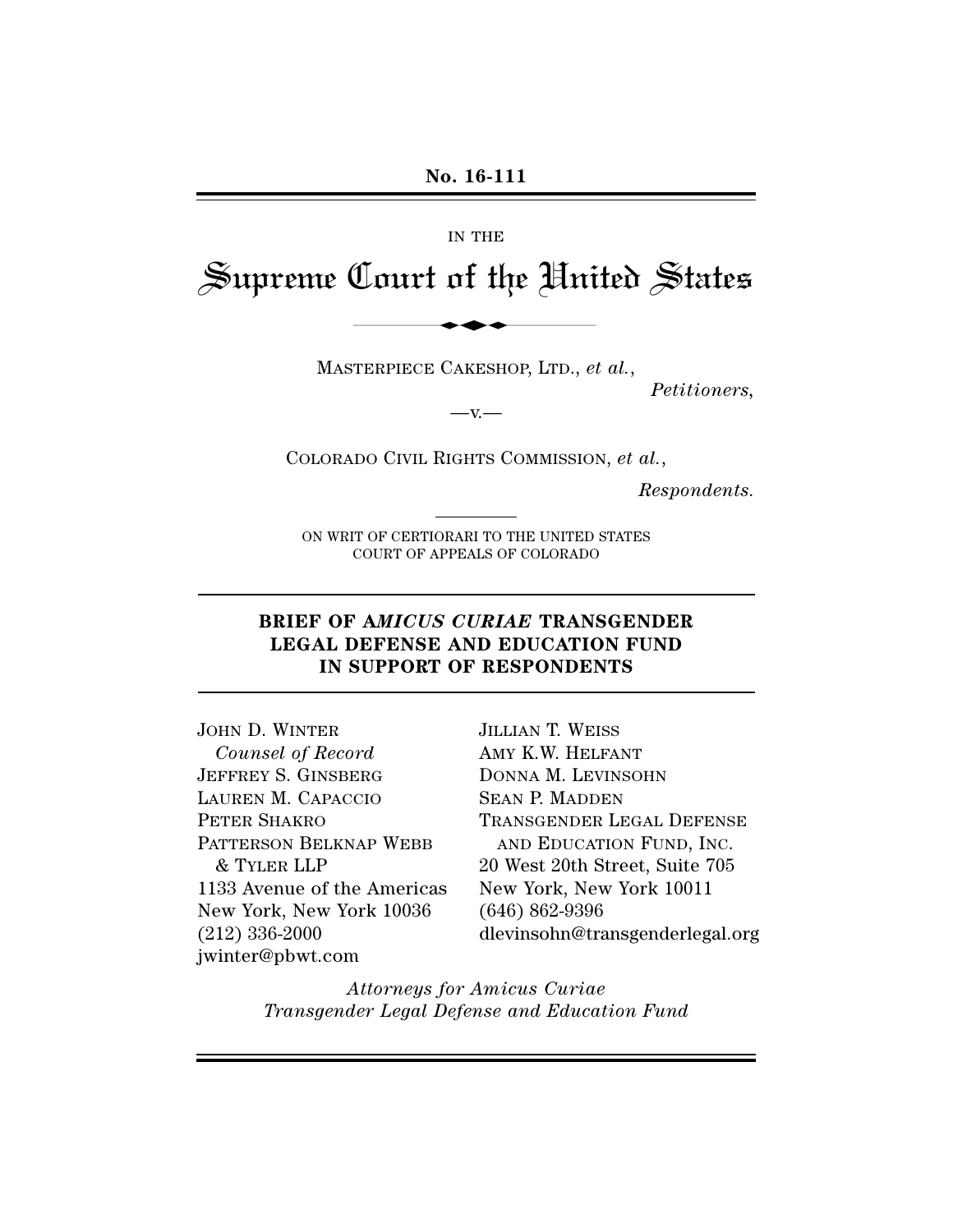# **TABLE OF CONTENTS**

| INTEREST OF AMICUS CURIAE 1                                                                                                                                                            |
|----------------------------------------------------------------------------------------------------------------------------------------------------------------------------------------|
|                                                                                                                                                                                        |
|                                                                                                                                                                                        |
| Transgender Individuals Face<br>Ι.<br>Pervasive Discrimination on the Basis<br>of Gender Identity and Expression  5                                                                    |
| II. Anti-Discrimination Laws Are States'<br>Primary Means of Eliminating<br>Discrimination on the Basis of<br>Protected Characteristics, Including<br>Gender Identity and Expression12 |
| History and Structure of Public<br>А.<br>Accommodations Laws 13                                                                                                                        |
| States Have a Compelling Interest<br>В.<br>in Eliminating Discrimination in<br>Public Places and the Dignitary<br>Harms Such Discrimination Inflicts17                                 |
| $C_{\cdot}$<br>The Constitution Does Not Require<br>an Exemption to Anti-Discrimination                                                                                                |
| III. Creating an Exemption to Anti-<br>Discrimination Laws Would Eviscerate<br>Protections for Transgender Individuals 23                                                              |
|                                                                                                                                                                                        |

i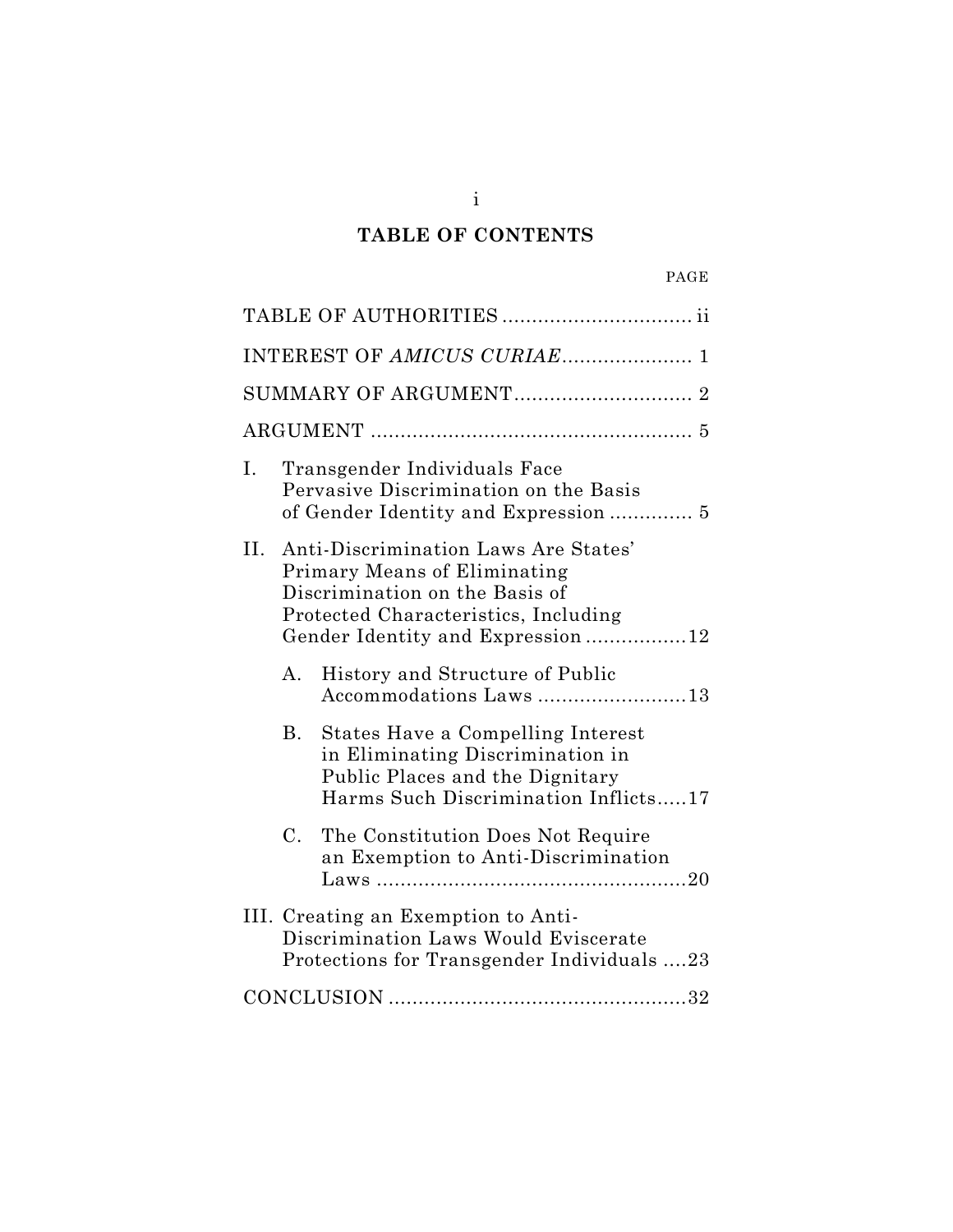## **TABLE OF AUTHORITIES**

### **Cases**

| Adkins v. City of New York,                                                                                         |
|---------------------------------------------------------------------------------------------------------------------|
| Barber v. Bryant,<br>193 F. Supp.3d 677, 693-94, 709                                                                |
| Blachana, LLC v. Oregon BOLI,                                                                                       |
| Bd. of Educ. of the Highland Local Sch. Dist.<br>v. U.S. Dept. of Educ.,<br>208 F. Supp. 3d 850 (S.D. Ohio 2016)  6 |
| Boy Scouts of America v. Dale,                                                                                      |
| Brocksmith v. United States,                                                                                        |
| Brown v. Louisiana,                                                                                                 |
| Burwell v. Hobby Lobby Stores, Inc.,                                                                                |
| Bumpus v. New York City Transit Auth.,<br>2008 NYLJ LEXIS 1169<br>(N.Y. Sup. Ct. Feb. 13, 2008) 17                  |
| City of Dallas v. Stanglin,                                                                                         |
| Crosswaith v. Bergin,                                                                                               |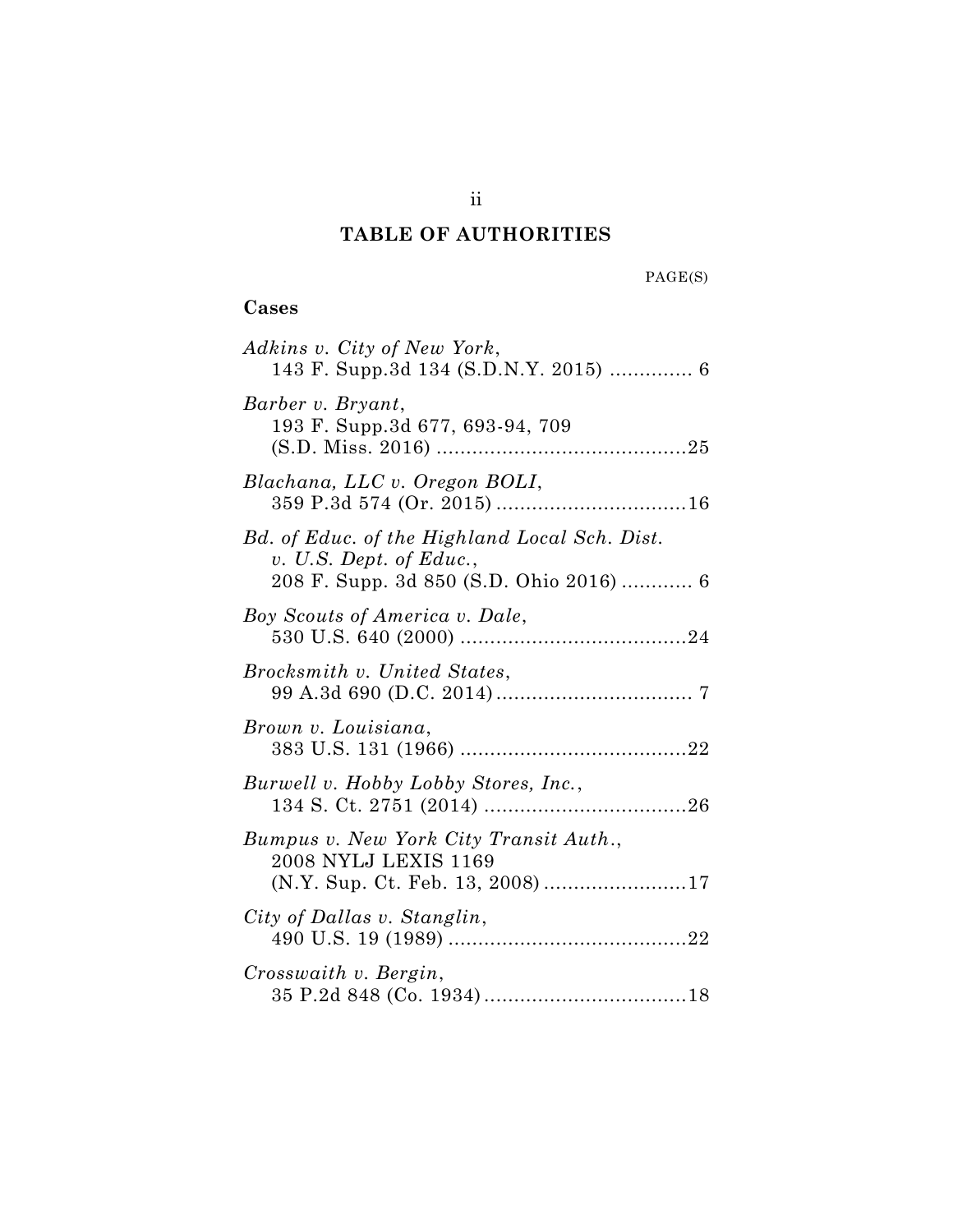| PAGE(S) |  |
|---------|--|
|---------|--|

| Daniel v. Paul,                                                                   |
|-----------------------------------------------------------------------------------|
| Doe v. City of New York,                                                          |
| Employment Div. v. Smith,                                                         |
| <i>Enriquez v. West Jersey Health Sys.,</i><br>342 N.J. Super. 501                |
| Evancho v. Pine-Richland Sch. Dist.,<br>237 F. Supp. 3d 267 (W.D. Pa. 2017) 6, 25 |
| Gregory v. Chicago,                                                               |
| Heart of Atlanta Motel, Inc. v. United States,                                    |
| Hernandez. v. Commissioner,                                                       |
| Hishon v. King & Spalding,                                                        |
| Hurley v. Irish-American Gay, Lesbian<br>and Bisexual Group of Boston,            |
| Lie v. Sky Pub. Corp.,<br>15 Mass L. Rptr. 412                                    |
| New York State Club Ass'n v.<br>City of New York,                                 |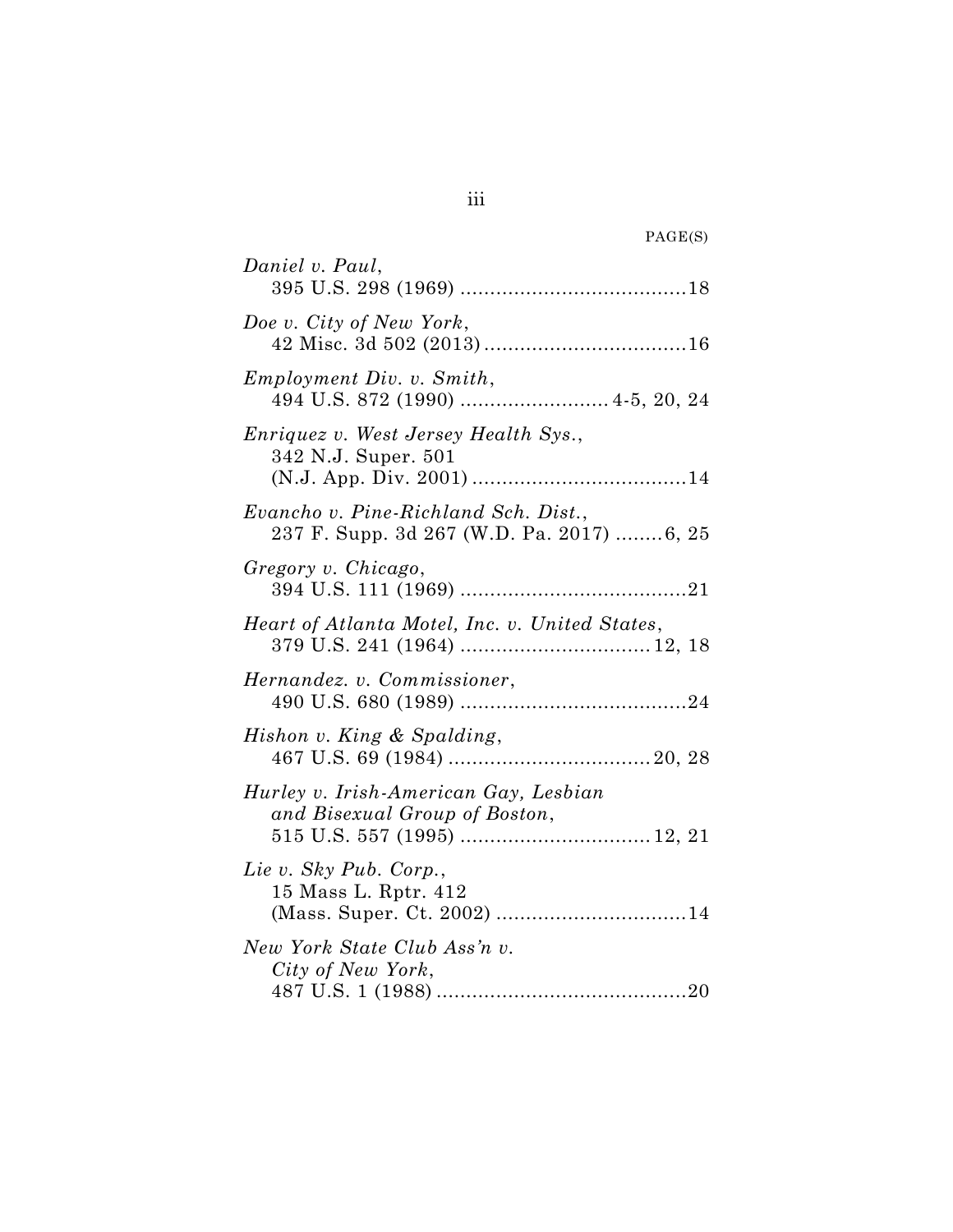| PAGE(S) |  |
|---------|--|
|---------|--|

| Newman v. Piggie Park Enterprises, Inc.,                                                                             |
|----------------------------------------------------------------------------------------------------------------------|
| Norwood v. Harrison,                                                                                                 |
| Obergefell v. Hodges,                                                                                                |
| Palmore v. Sidoti,                                                                                                   |
| Roberts v. U.S. Jaycees,                                                                                             |
| Romer v. Evans,                                                                                                      |
| Rumsfeld v. Forum for Academ.<br>& Institutional Rights,                                                             |
| Runyon v. McCrary,                                                                                                   |
| Smith v. City of Jacksonville Corr. Inst.,<br>1991 WL 833882, Order No. 88-5451<br>(Fla. Div. Admin. Hrgs. 1991)14   |
| Sorrell v. IMS Health Inc.,                                                                                          |
| State by McClure v. Sports & Health Club, Inc.,<br>370 N.W.2d 844 (Minn. 1985) 26                                    |
| Telescope Media Grp. v. Lindsey,<br>No. 16-4094, 2017 U.S. Dist. LEXIS<br>153014 (D. Minn. Sep. 20, 2017) 16, 23, 28 |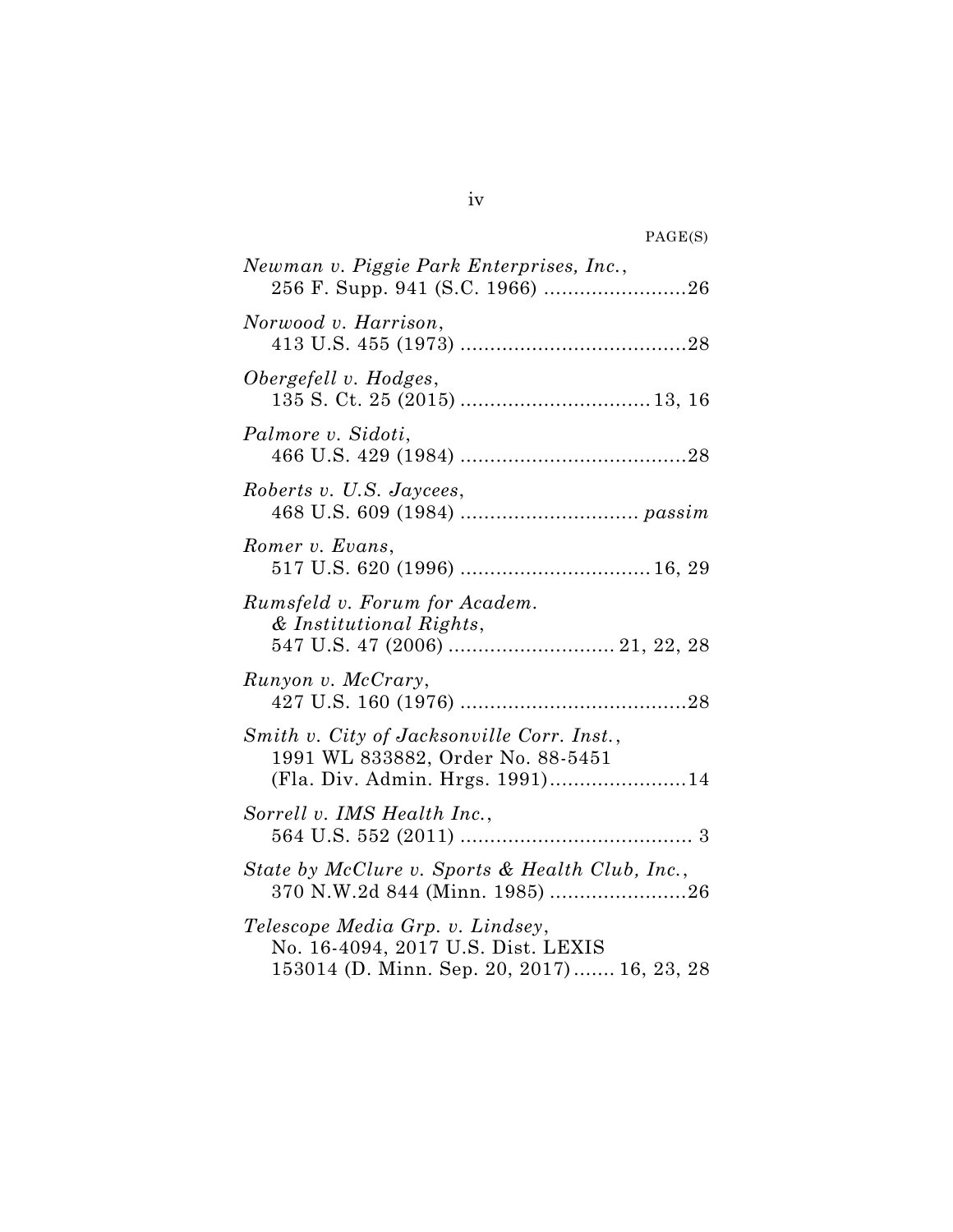| Texas v. Johnson,                       |
|-----------------------------------------|
| Thomas v. Review Bd.,                   |
| Whitaker v. Kenosha Unified Sch. Dist., |
| Wisconsin v. Mitchell,                  |

# **Statutes/Regulations**

| Mass. Gen. Laws, ch. 272 § 92A 14 |
|-----------------------------------|
|                                   |
|                                   |
|                                   |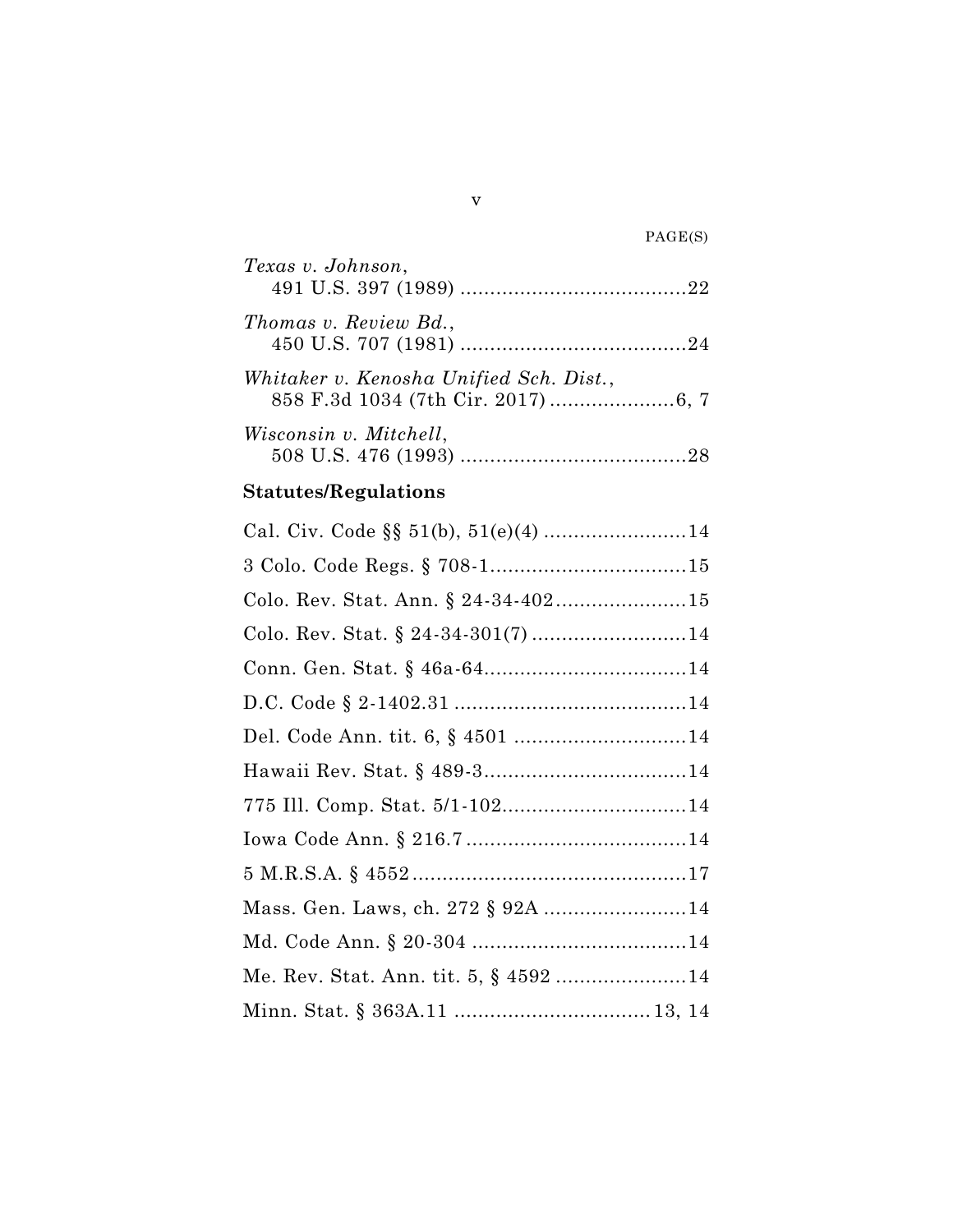| Or. Rev. Stat. § 659A.403 14, 17 |
|----------------------------------|
|                                  |
|                                  |
|                                  |

# **Other Authorities**

| 21 Endocrine Practice 199 (2015). 25 |
|--------------------------------------|
|                                      |
|                                      |
|                                      |
|                                      |
|                                      |
|                                      |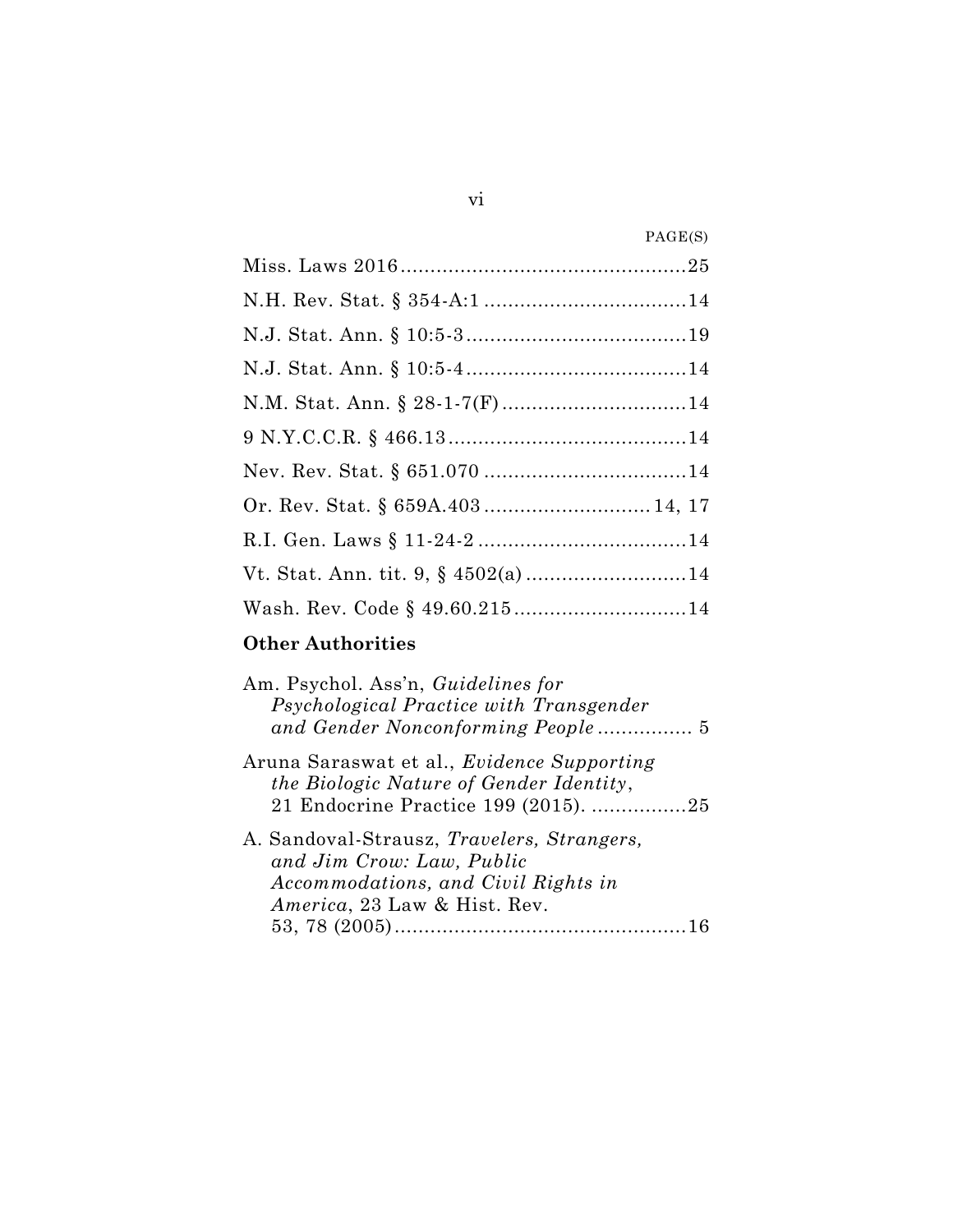| PAGE(S) |  |
|---------|--|
|---------|--|

| Bockting, et al., Adult Development and<br>Quality of Life of Transgender and Gender<br>Nonconforming People, 23 Current Opinion                                                                                                                                                                                                                                |
|-----------------------------------------------------------------------------------------------------------------------------------------------------------------------------------------------------------------------------------------------------------------------------------------------------------------------------------------------------------------|
| Claire Ainsworth, Sex Redefined, 518                                                                                                                                                                                                                                                                                                                            |
| Flores et al., Williams Institute, Age of<br>Individuals Who Identify as<br>Transgender in the United States 2                                                                                                                                                                                                                                                  |
| Governor Andrew Cuomo, First Executive in<br>the Nation to Issue State-Wide Regulations<br>Prohibiting Harassment and Discrimination<br>on the Basis of Gender Identity, Transgender<br>Status or Gender Dysphoria (Oct. 22, 2015),<br>https://www.governor.ny.gov/news/governor-<br>cuomo-introduces-regulations-protect-<br>transgender-new-yorkers-unlawful- |
| Jaime M. Grant, <i>Injustice at Every Turn: A</i><br>Report of the National Transgender                                                                                                                                                                                                                                                                         |
| James, S. E., Herman, J. L., Rankin, S., Keisling,<br>M., Mottet, L., & Anafi, M., National Center<br>for Transgender Equality, The Report of the<br>2015 U.S. Transgender Survey 231 (2016) 5                                                                                                                                                                  |
| Joseph W. Singer, No Right to Exclude:<br>Public Accommodations and Private Property,<br>90 Northwestern L. Rev. 1283 (1996) 12                                                                                                                                                                                                                                 |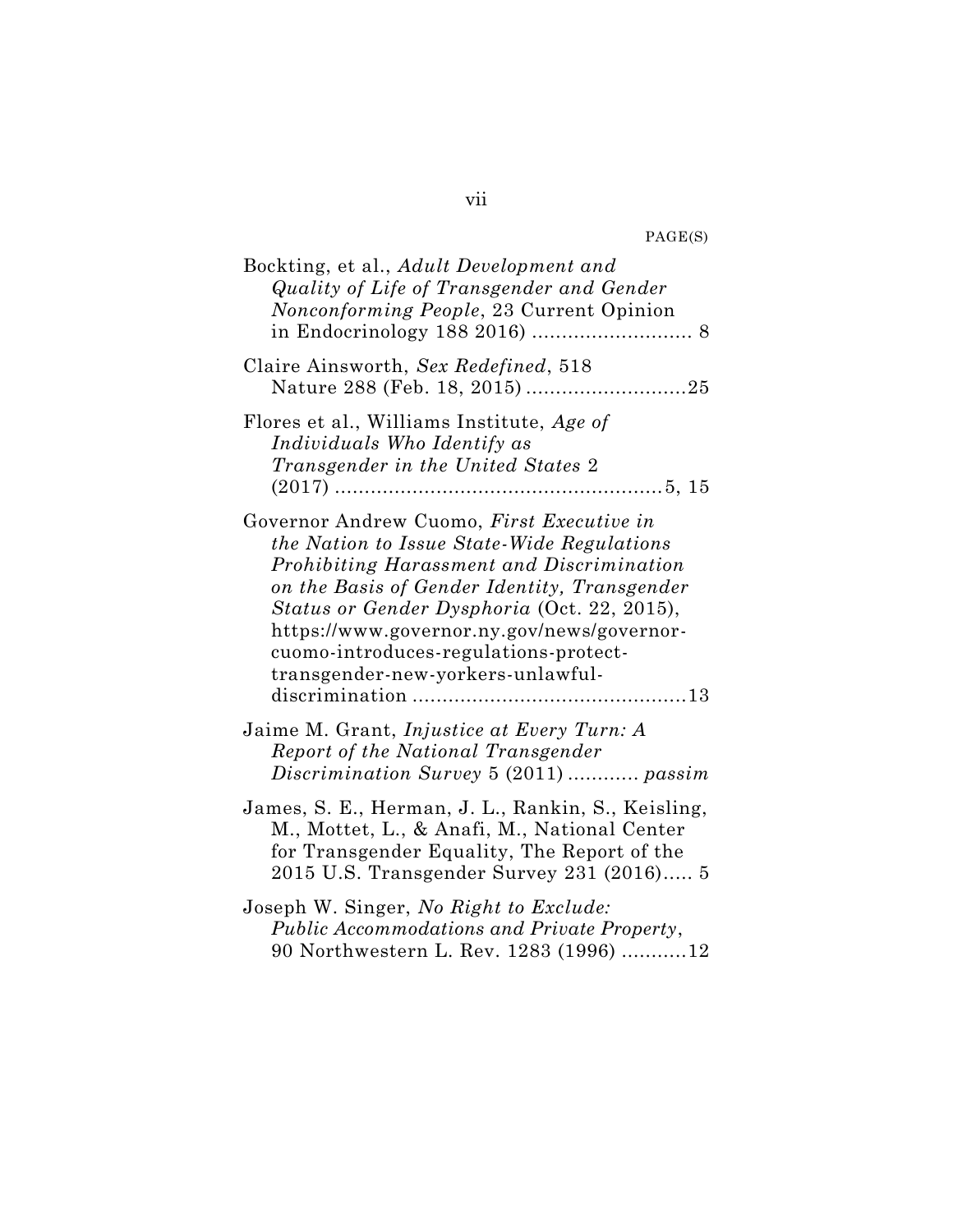PAGE(S)

| Lisa G. Lerman & Annette K. Sanderson,<br>Discrimination in Access to Public Places:<br>A Survey of State and Federal Public<br>Accommodations Laws, 7 N.Y.U. REV. L.<br>& Soc. Change 215 (1978)12,  13, 17 |
|--------------------------------------------------------------------------------------------------------------------------------------------------------------------------------------------------------------|
| Lisa Miller & Eric Grollman, The Social Costs<br>of Gender Nonconformity for Transgender<br>Adults: Implications for Discrimination and<br>Health, 30 Sociological Forum 809 (Sept.<br>$2015)$<br>. 8        |
| McKinney's New York Executive Law § 290(3)18                                                                                                                                                                 |
| Movement Advancement Project, Equality<br><i>Maps: Non-Discrimination Laws, available</i><br>at http://www.lgbtmap.org/equality-<br>maps/non_discrimination_laws 14, 15                                      |
| Stanley R. Vance, Jr. et al., Psychological and<br>Medical Care of Gender Nonconforming<br>Youth, 134 Pediatrics 1184 (Nov. 2014)25                                                                          |
| Veronica Meade-Kelly, Categorical Denial,<br>UCLA Health U Magazine, Vol. 35, No. 2                                                                                                                          |
| Williams Institute, Suicide Attempts Among<br>Transgender and Gender Non-Conforming<br>Adults 2 (2016),<br>https://williamsinstitute.law.ucla.edu/wp-<br>content/uploads/AFSP-Williams-Suicide-              |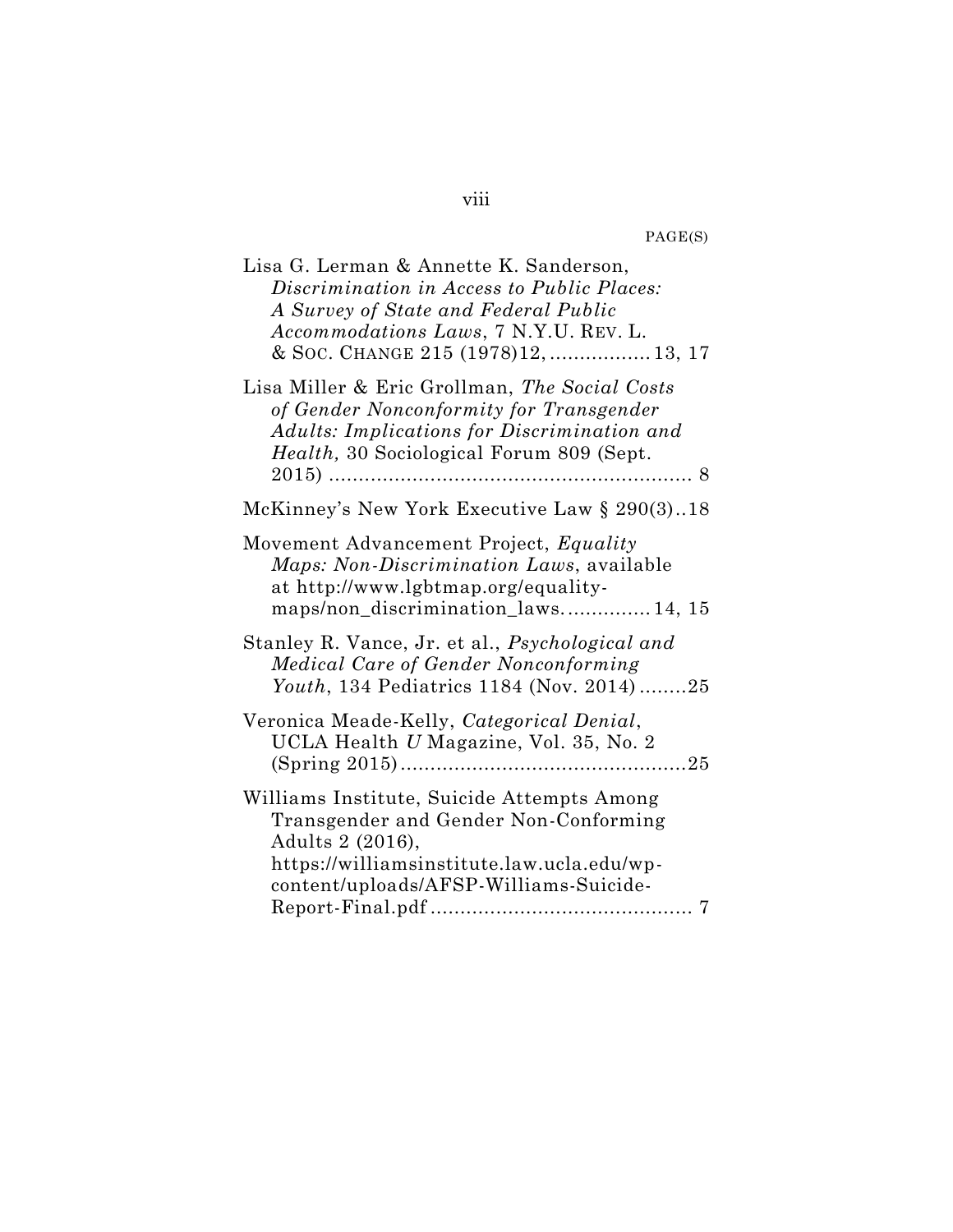#### **INTEREST OF** *AMICUS CURIAE*

<span id="page-9-0"></span>The Transgender Legal Defense & Education Fund ("TLDEF") is a non-profit law firm that represents and advocates for the transgender community. It submits this brief in support of Respondents Charlie Craig, David Mullins, and the Colorado Civil Rights Commission.<sup>1</sup>

TLDEF is committed to ending discrimination against transgender people, and to achieving equality for transgender people through impact litigation and education. TLDEF's clients include transgender people of all ages, who come from diverse racial, ethnic, socio-economic, and faith backgrounds. Many of TLDEF's clients live and work in cities, states, and other localities across the United States that have enacted anti-discrimination laws that prohibit discrimination in places of public accommodation on the basis of gender identity or expression, among other protected characteristics. Notwithstanding these laws and others that protect transgender people from discrimination, TLDEF is familiar with the considerable stigma, violence, and barriers to access experienced by members of the transgender community. As such, it is uniquely positioned to opine on the importance of robust anti-discrimination laws to the dignity, prosperity, and equal treatment of transgender individuals in their everyday life, as well

<sup>1</sup> Pursuant to Supreme Court Rule 37.6, *amicus* certifies that no counsel for a party authored this brief in whole or in part, and no party or counsel for a party made a monetary contribution intended to fund the preparation or submission of this brief. No person other than *amicus*, its employees, or its counsel made a monetary contribution to the preparation or submission of this brief. All parties have consented to the filing of this brief. *See* Sup. Ct. R. 37.3.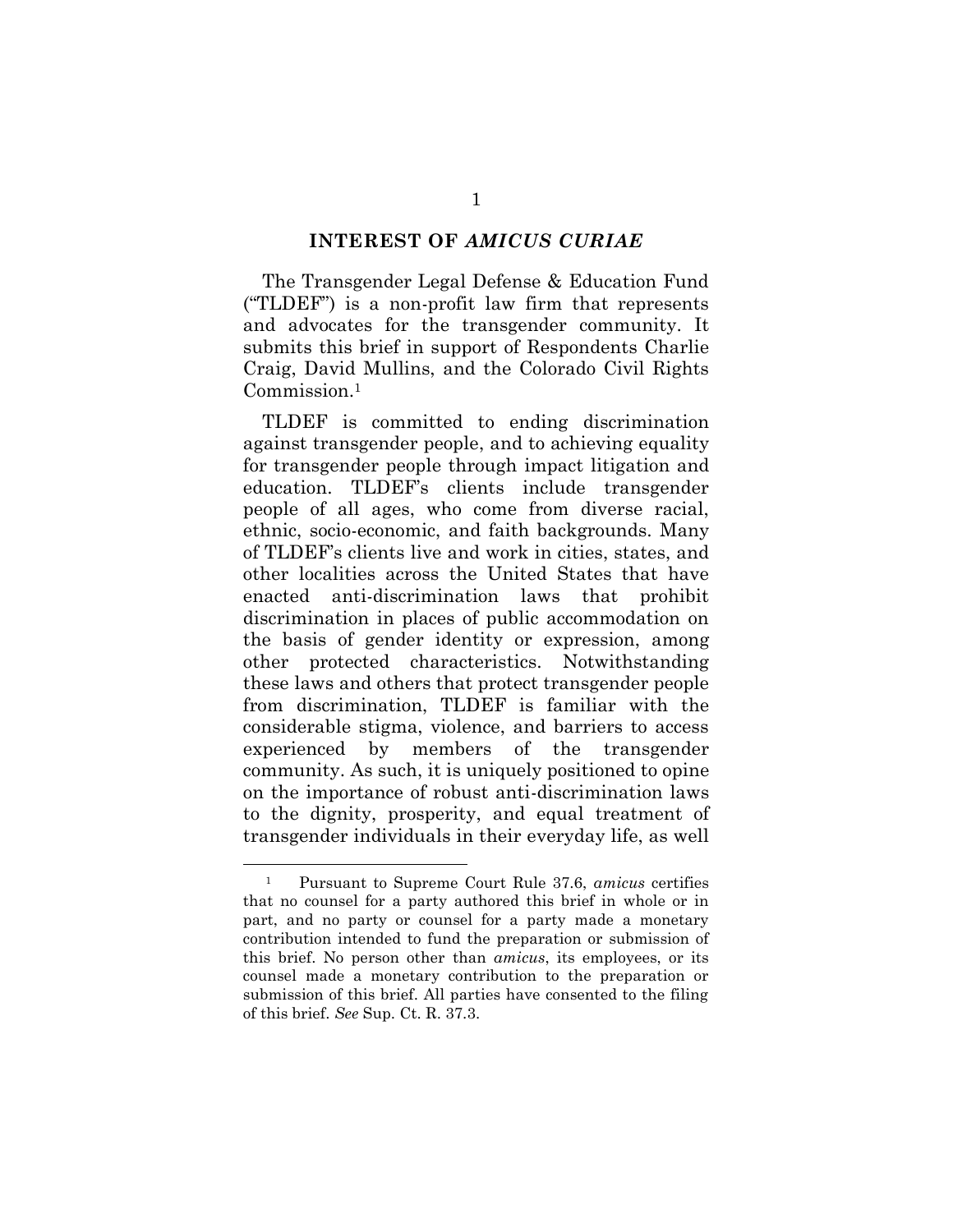<span id="page-10-0"></span>as the substantial harm that would result from a judicially-created exemption to such laws.

#### **SUMMARY OF ARGUMENT**

If we did not have civil rights protection for gender identity, it would be devastating to my way of life. I have only become confident enough to come out and live openly as transgender because of the laws we now have that protect trans people from discrimination on the basis of gender identity. I am still afraid to go many places because I know there is hostility towards trans people there, but, without legal protections, it would be even more dangerous. *– Giselle C.*<sup>2</sup>

Over 30 years ago, Justice O'Connor presciently warned that commercial organizations, "by engaging occasionally in certain kinds of expressive activities, might improperly gain protection for discrimination" under the First Amendment.<sup>3</sup> In rejecting this position, Justice O'Connor reiterated a legal principle beyond dispute: "the State is free to impose any rational regulation on the commercial transaction itself. The Constitution does not guarantee a right to choose employees, customers, suppliers, or those with

<sup>2</sup> TLDEF conducted a survey of the transgender community in September 2017 for purposes of this amicus brief, soliciting personal accounts to highlight the prevalence and effects of discrimination against transgender people in places of public accommodation. Responses have been lightly edited only for grammar, brevity, and to offer context where appropriate.

<span id="page-10-1"></span><sup>3</sup> *Roberts v. U.S. Jaycees*, 468 U.S. 609, 632 (1984) (O'Connor, J., concurring).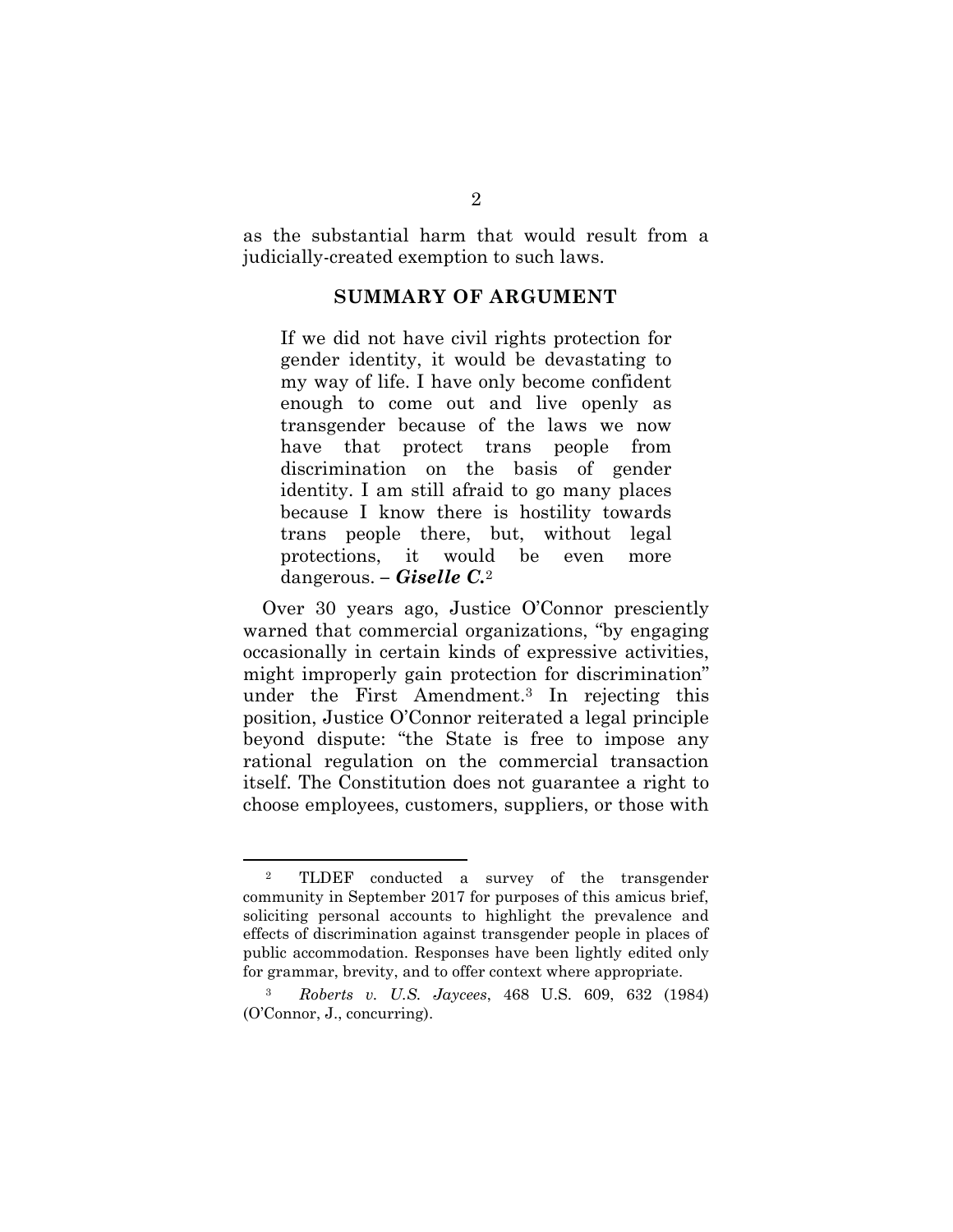whom one engages in simple commercial transactions, without restraint from the State."<sup>4</sup>

Nevertheless, Petitioner asks this Court to subordinate the substantial harms of identity-based discrimination experienced every day by patrons of public accommodations to his interest in disassociating *his* public accommodation with same-sex unions. In doing so, Petitioner attempts to revive a justification for discrimination that has been raised, unsuccessfully, in opposition to every incremental expansion of civil rights. This court has made clear that the Constitution countenances no privilege to discriminate. It should not reverse course now.

As a class, transgender people are especially vulnerable to discrimination and harassment in their everyday lives.<sup>5</sup> Over half of transgender individuals have experienced discrimination in a place of public accommodation in particular.<sup>6</sup> This brief presents personal accounts of transgender people who have encountered discrimination, illustrating what this Court already knows: discrimination in places of public accommodation inflicts grave social, material, and dignitary harm. Discrimination prevents

<span id="page-11-0"></span><sup>4</sup> *Id.* at 634; *see also Sorrell v. IMS Health Inc.*, 564 U.S. 552, 567 (2011) ("the First Amendment does not prevent restrictions directed at commerce or conduct from imposing incidental burdens on speech").

<sup>5</sup> The language used to describe transgender individuals has evolved over time. Throughout this brief, the term "transgender" refers to individuals whose gender identity or expression differs from their assigned sex at birth—in contrast to "non-transgender" or "cisgender" people, whose gender identity or expression corresponds to their biological sex.

<span id="page-11-1"></span><sup>6</sup> Jaime M. Grant, *Injustice at Every Turn: A Report of the National Transgender Discrimination Survey* 5 (2011) (hereinafter "NTDS").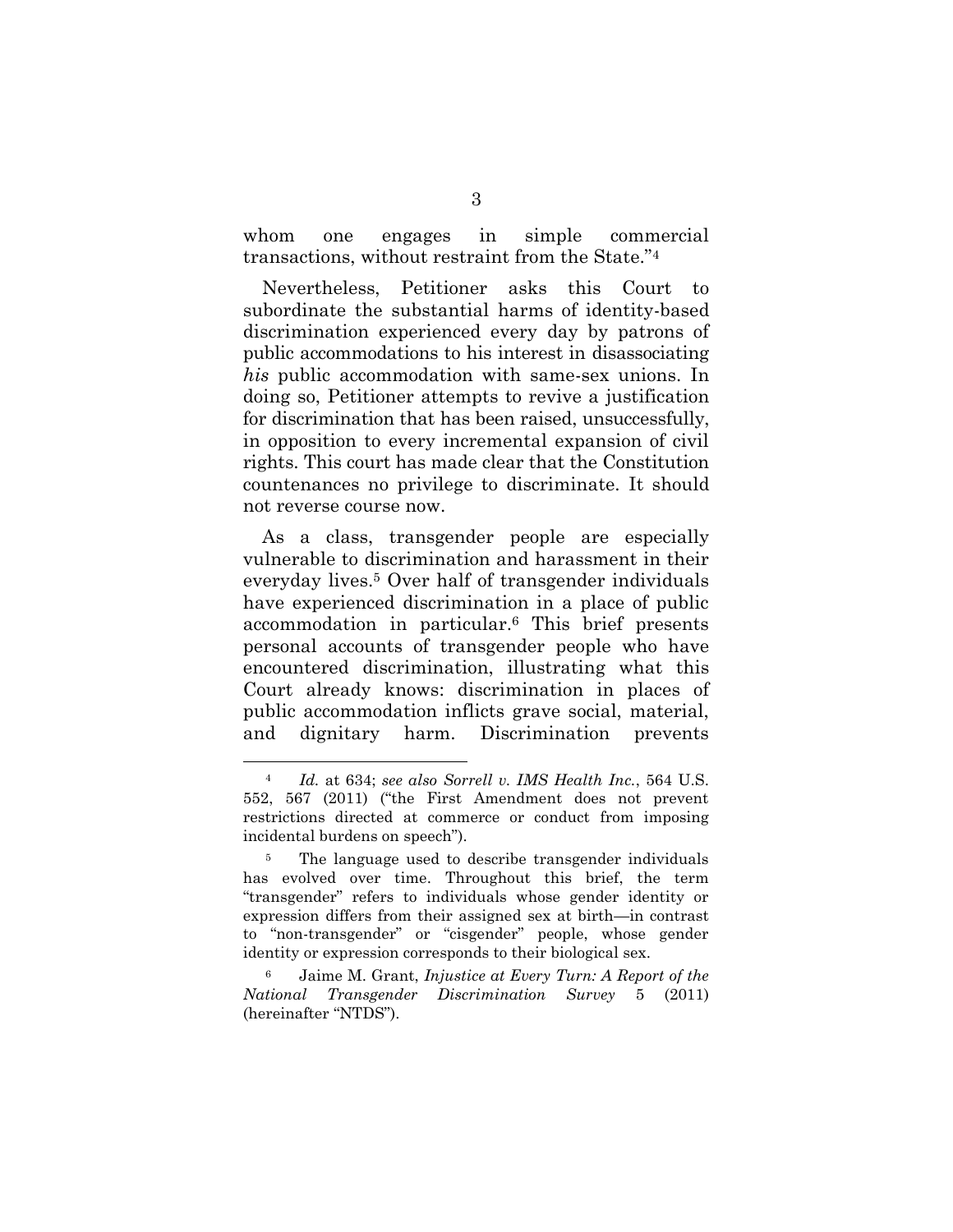transgender people from living consistently with their gender identity and expression, jeopardizes their physical and psychological well-being, and hinders their ability to participate fully in society.

A significant number of states have addressed these concerns by enacting laws that explicitly prohibit discrimination against transgender people in places of public accommodation. These public accommodations laws ("PALs") protect transgender people from unequal treatment or denials of service by business owners who believe, for religious reasons or otherwise, that one's gender identity and expression should match one's biological sex. If the Court finds that Petitioner's conduct in refusing service to Respondents is protected speech or religious exercise under the First Amendment, then the protections for transgender people that currently exist under PALs—and all non-discrimination protections—would likely succumb to similar exemptions. As this Court's jurisprudence demonstrates, any exemption would be impossible to limit to the facts of this case. Accordingly, excusing Petitioner from the mandate of the Colorado Anti-Discrimination Act ("CADA") would amount to a judicial license to discriminate against transgender people and others who depend on the protections accorded by PALs.

This Court answered the question raised in Petitioner's brief nearly thirty years ago, when it concluded in *Employment Division v. Smith* that it has "never held that an individual's religious beliefs excuse him from compliance with an otherwise valid law prohibiting conduct that the State is free to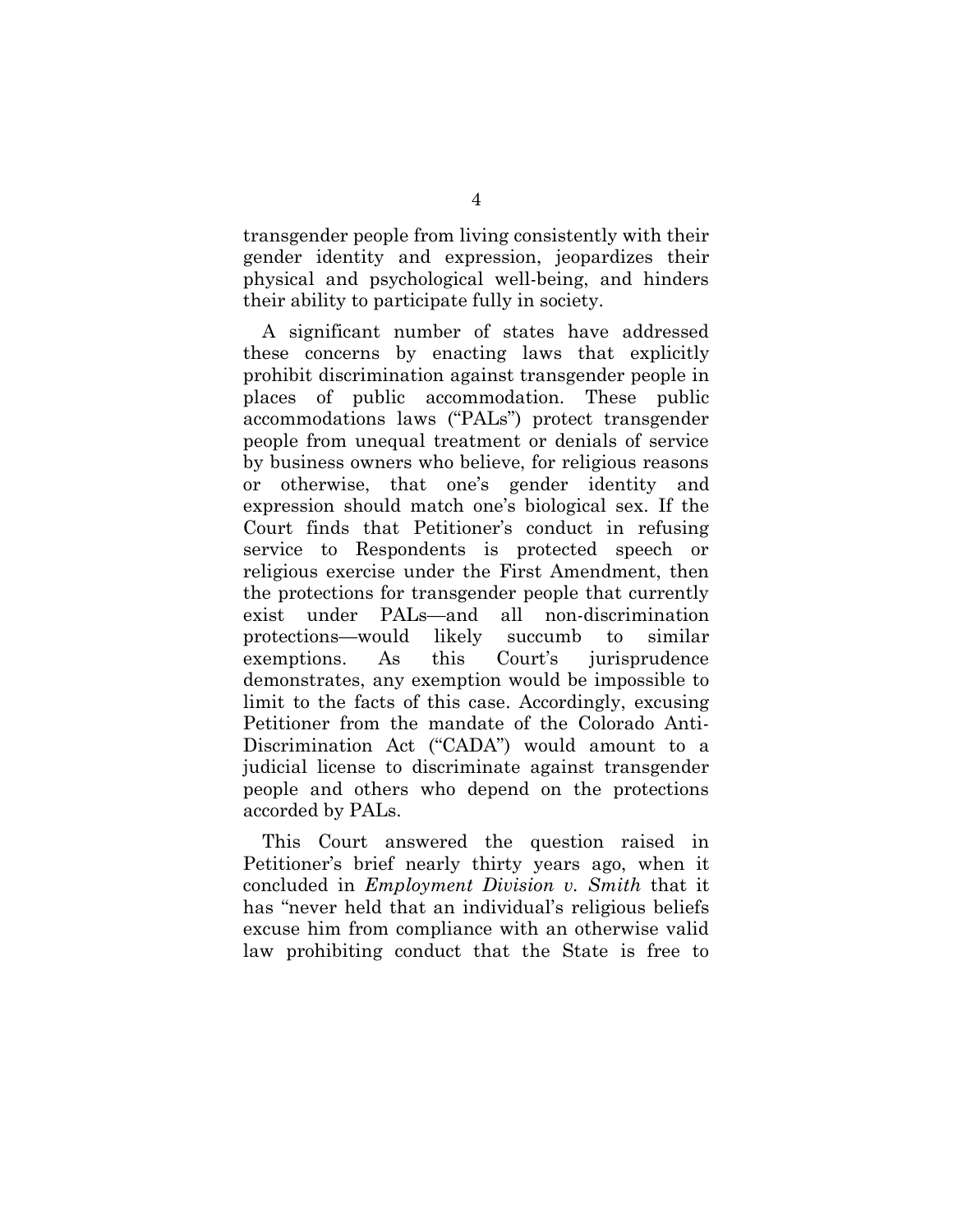regulate."<sup>7</sup> Nor does the Free Speech Clause provide an exemption from laws aimed at preventing discrimination in places of public accommodation. The decision of the Colorado Court of Appeals should be affirmed.

#### <span id="page-13-0"></span>**ARGUMENT**

#### <span id="page-13-1"></span>**I. Transgender Individuals Face Pervasive Discrimination on the Basis of Gender Identity and Expression**

Over two million Americans identify as transgender, approximating the population of the State of New Mexico and exceeding that of fourteen other states and the District of Columbia.<sup>8</sup> Demographically, the transgender community mirrors the diversity of society at large, hailing from every state and occupying every profession. Transgender Americans serve their country in the armed forces at rates double that of the general population, and they register to vote—and do vote in significantly greater percentages than nontransgender citizens.<sup>9</sup> The transgender community

<span id="page-13-2"></span><sup>7</sup> 494 U.S. 872, 888–79 (1990), *superseded by statute*, 42 U.S.C. § 2000bb, P.L. 103.141, 107 Stat. 1488 (1993).

<span id="page-13-4"></span><span id="page-13-3"></span><sup>8</sup> Estimates vary regarding the prevalence of transgender Americans, from 0.6-0.7% of the population to twice that rate. *See* Flores et al., Williams Institute, *Age of Individuals Who Identify as Transgender in the United States* 2 (2017); *see also*  Am. Psychol. Ass'n, *Guidelines for Psychological Practice with Transgender and Gender Nonconforming People*, 70 Am. Psychol. 832, 832 (2015) ("[P]opulation estimates likely underreport the true number of [transgender] people").

<span id="page-13-5"></span><sup>9</sup> NTDS, *supra* note 6, at 30; James, S. E., Herman, J. L., Rankin, S., Keisling, M., Mottet, L., & Anafi, M., National Center for Transgender Equality, *The Report of the 2015 U.S. Transgender Survey* 231, 231–32 (2016).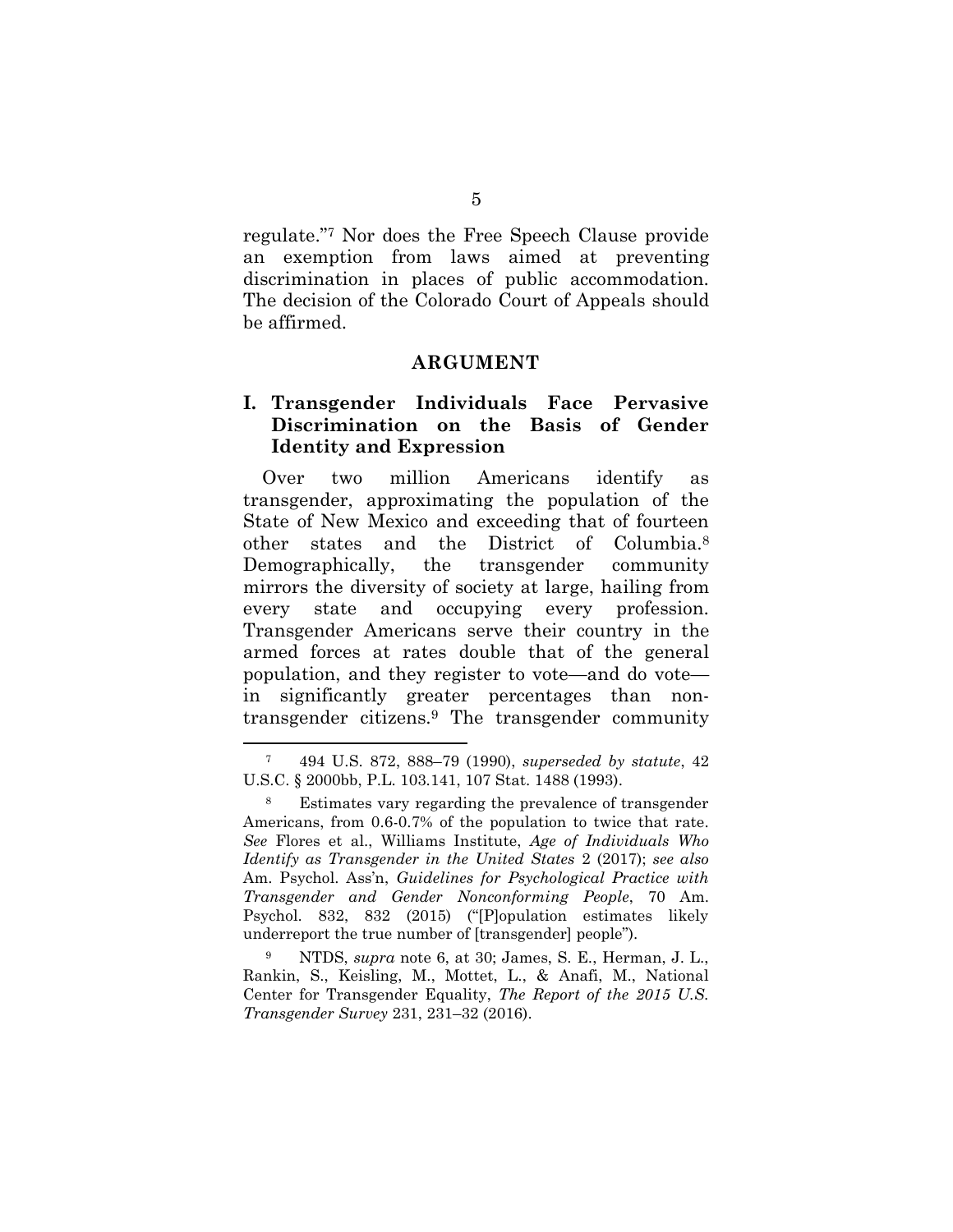comprises bright, socially active people committed to civic participation and engagement.

Yet, as courts across the country increasingly recognize, "[t]here is no denying that transgender individuals face discrimination, harassment, and violence because of their gender identity" or expression.<sup>10</sup> Unfortunately, "this history of persecution and discrimination is not yet history."<sup>11</sup> Transgender people "have suffered a history of persecution and discrimination,"<sup>12</sup> and continue to be routinely subjected to "mistreatment ranging from commonplace disrespect to outright violence, abuse[,] and the denial of human dignity."<sup>13</sup>

In 2016, the National Center for Transgender Equality completed a comprehensive national survey of discrimination against transgender people, the results of which revealed the extent of discrimination that transgender people face in all facets of life, including employment, housing, healthcare, education, and places of public accommodation.<sup>14</sup> This survey

- <span id="page-14-0"></span><sup>11</sup> *Adkins*, 143 F. Supp. 3d at 139.
- <sup>12</sup> *Id*.

<span id="page-14-2"></span><span id="page-14-1"></span> $\overline{a}$ 

<sup>13</sup> NTDS, *supra* note 6, at 8.

<sup>10</sup> *Whitaker v. Kenosha Unified Sch. Dist.*, 858 F.3d 1034, 1051 (7th Cir. 2017); *see also Evancho v. Pine-Richland Sch. Dist.,* 237 F. Supp. 3d 267, 288 (W.D. Pa. 2017) ("transgender people as a class have historically been subject to discrimination"); *Board of Educ. of the Highland Local Sch. Dist. v. U.S. Dept. of Educ.*, 208 F. Supp. 3d 850, 873–74 & n.13 (S.D. Ohio), *stay denied*, 845 F.3d 217 (2016) (same); *Adkins v. City of New York,* 143 F. Supp. 3d 134, 139 (S.D.N.Y. 2015) (acknowledging "history of persecution and discrimination" of trans people).

<sup>14</sup> NTDS, *supra* note 6, at 2. Numerous federal and state courts have relied on the results of this Survey in adjudicating cases implicating the rights of transgender people. *See, e.g.*,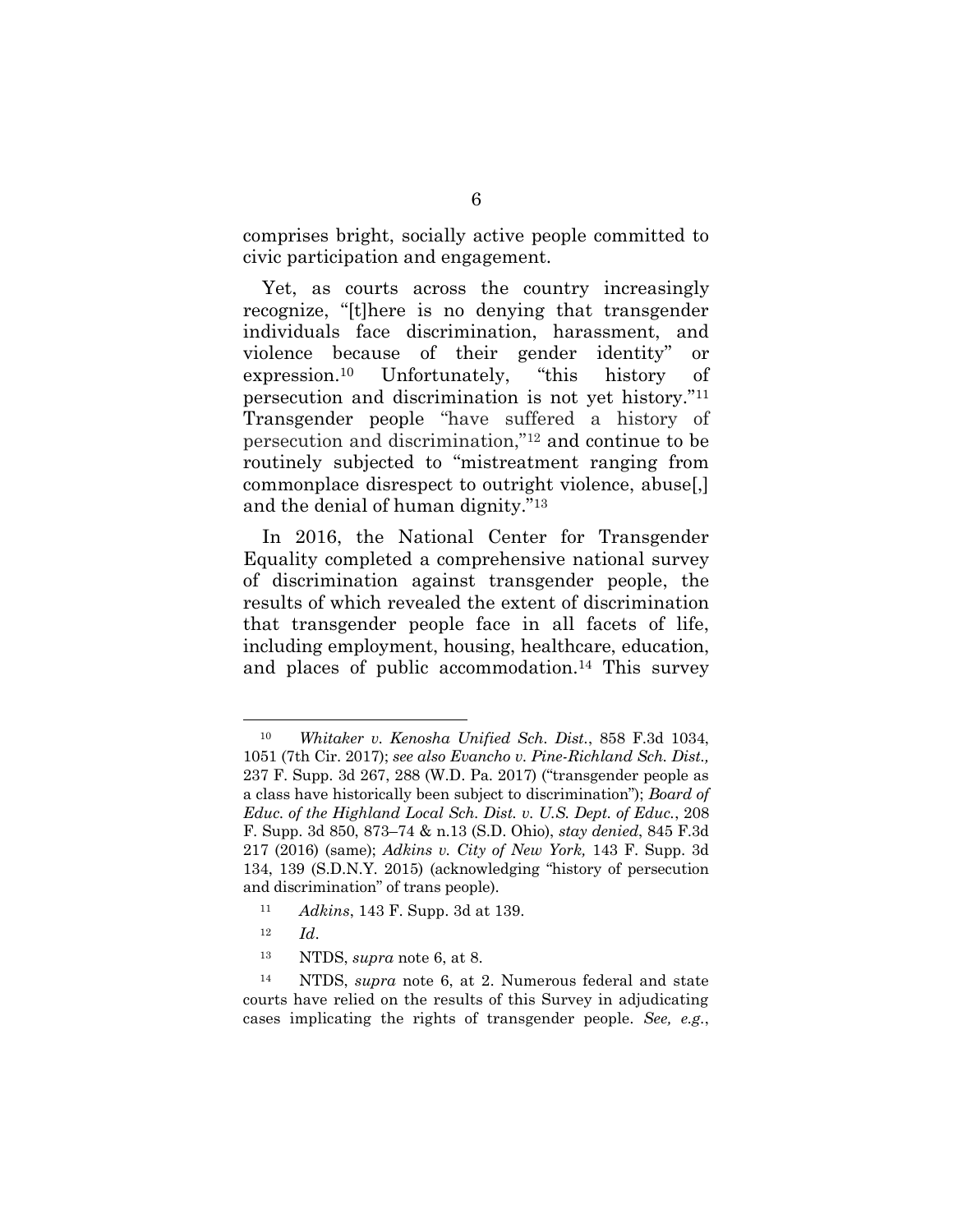documented rampant discrimination against transgender people in restaurants, mass transit, hotels, health clinics, and other public spaces.<sup>15</sup> *Half* of the respondents reported experiencing verbal harassment and being denied treatment or service in a place of public accommodation. <sup>16</sup> Eight percent reported that they had been physically attacked or assaulted in a place of public accommodation.<sup>17</sup> Retail stores were the location where respondents reported encountering the highest rates of discrimination on the basis of their gender identity or expression. 18

The consequences of anti-transgender discrimination are severe, both for the individuals suffering discrimination as well as their communities. Transgender people graduate college and receive professional degrees at greater rates than the general population—but they also experience disproportionately high levels of unemployment, poverty, and homelessness because of discrimination. <sup>19</sup> Transgender people reported postponing medical care due to unequal treatment by health professionals,<sup>20</sup> and transgender individuals who experience harassment and discrimination are over eight times more likely to attempt suicide than non-transgender people. 21

<span id="page-15-1"></span><span id="page-15-0"></span>*Whitaker*, 858 F.3d at 1051; *Adkins,* 143 F. Supp. 3d at 139; *Brocksmith v. United States*, 99 A.3d 690, 698 n.8 (D.C. 2014).

- <sup>15</sup> NTDS, *supra* note 6, at 124–35.
- <sup>16</sup> NTDS, *supra* note 6, at 5.

<u>.</u>

- <sup>17</sup> NTDS, *supra* note 6, at 124.
- <sup>18</sup> NTDS, *supra* note 6, at 129.
- <sup>19</sup> NTDS, *supra* note 6, at 23.
- <span id="page-15-2"></span><sup>20</sup> NTDS, *supra* note 6, at 6.

<sup>21</sup> Williams Institute, Suicide Attempts Among Transgender and Gender Non-Conforming Adults 2 (2016), [https://williamsinstitute.law.ucla.edu/wp-content/uploads/AFSP-](https://williamsinstitute.law.ucla.edu/wp-content/uploads/AFSP-Williams-Suicide-Report-Final.pdf)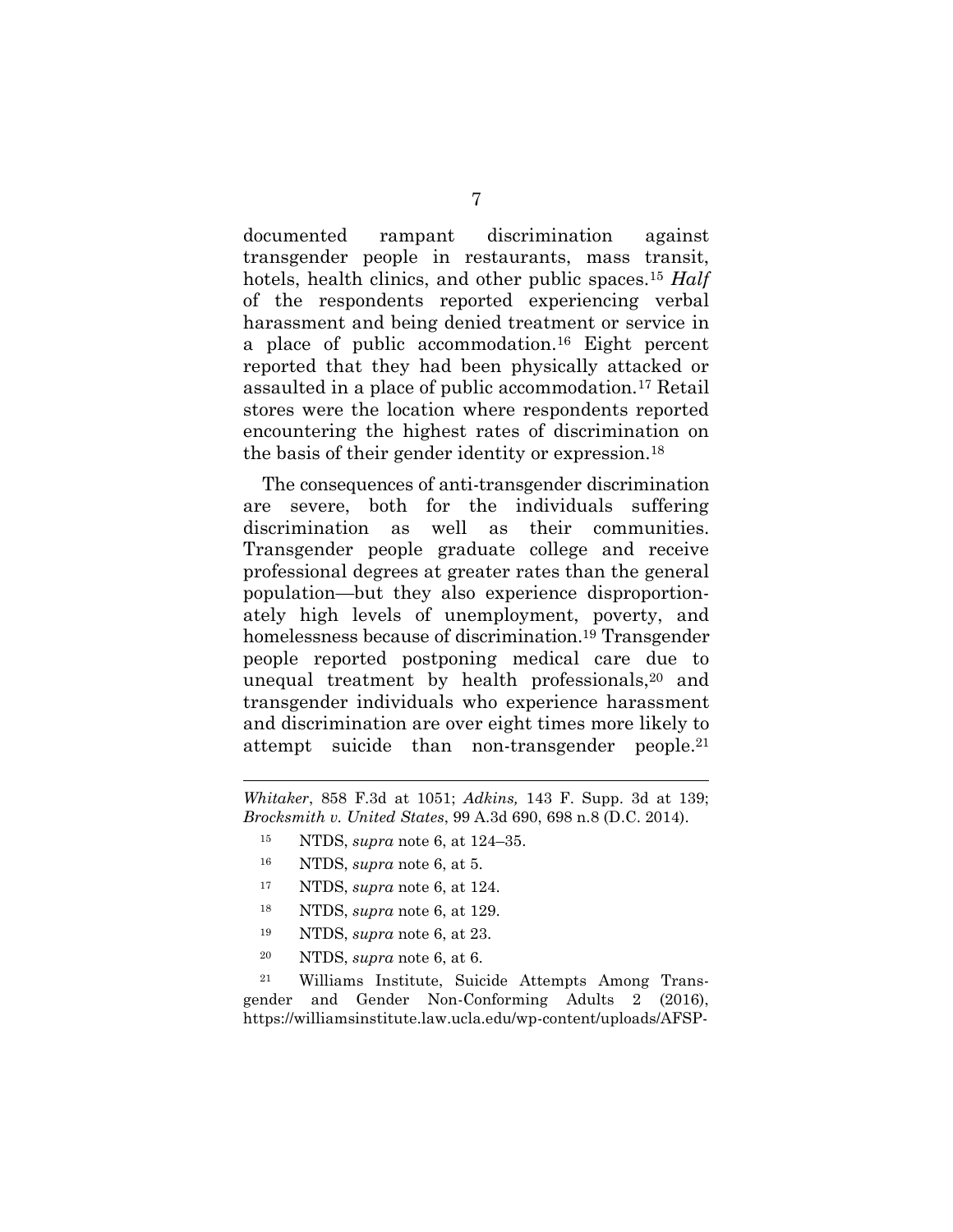Discrimination also restricts transgender people's ability to participate in the public marketplace. The repercussions of an individual instance of discrimination are far reaching, as public "outings" of someone as transgender increase the possibility of harassment, discrimination, or violence in other aspects of that person's life.

It is one thing to describe discrimination against transgender people in the abstract. It is quite another to hear the accounts of transgender individuals in the first person, as *amicus* does every day. As documented in the NTDS survey discussed above, anti-transgender bias is regrettably commonplace in places of public accommodation, resulting in denials of service, stigma, and humiliation for transgender people. *Amicus* offers the following personal accounts to illustrate the kinds of pernicious discrimination against which transgender people would lose protection if this Court adopts Petitioner's interpretation of the First Amendment. These accounts demonstrate that the issues in this case have broad significance to the lives of transgender people. As one woman recounted:

<span id="page-16-0"></span>Two to three times a week, a cashier or sales clerk [will] purposely misgender me when my gender is clearly female. When someone

<u>.</u>

<span id="page-16-1"></span>[Williams-Suicide-Report-Final.pdf;](https://williamsinstitute.law.ucla.edu/wp-content/uploads/AFSP-Williams-Suicide-Report-Final.pdf) *see generally* Bockting, et al., *Adult Development and Quality of Life of Transgender and Gender Nonconforming People*, 23 Current Opinion in Endocrinology 188, 188 (Apr. 2016) (cross-disciplinary panel of transgender health experts commissioned by NIH documenting the health harms to trans persons from discrimination); Lisa Miller & Eric Grollman, *The Social Costs of Gender Nonconformity for Transgender Adults: Implications for Discrimination and Health,* Sociological Forum, Vol. 30, No. 3, p. 809 (Sept. 2015) (same).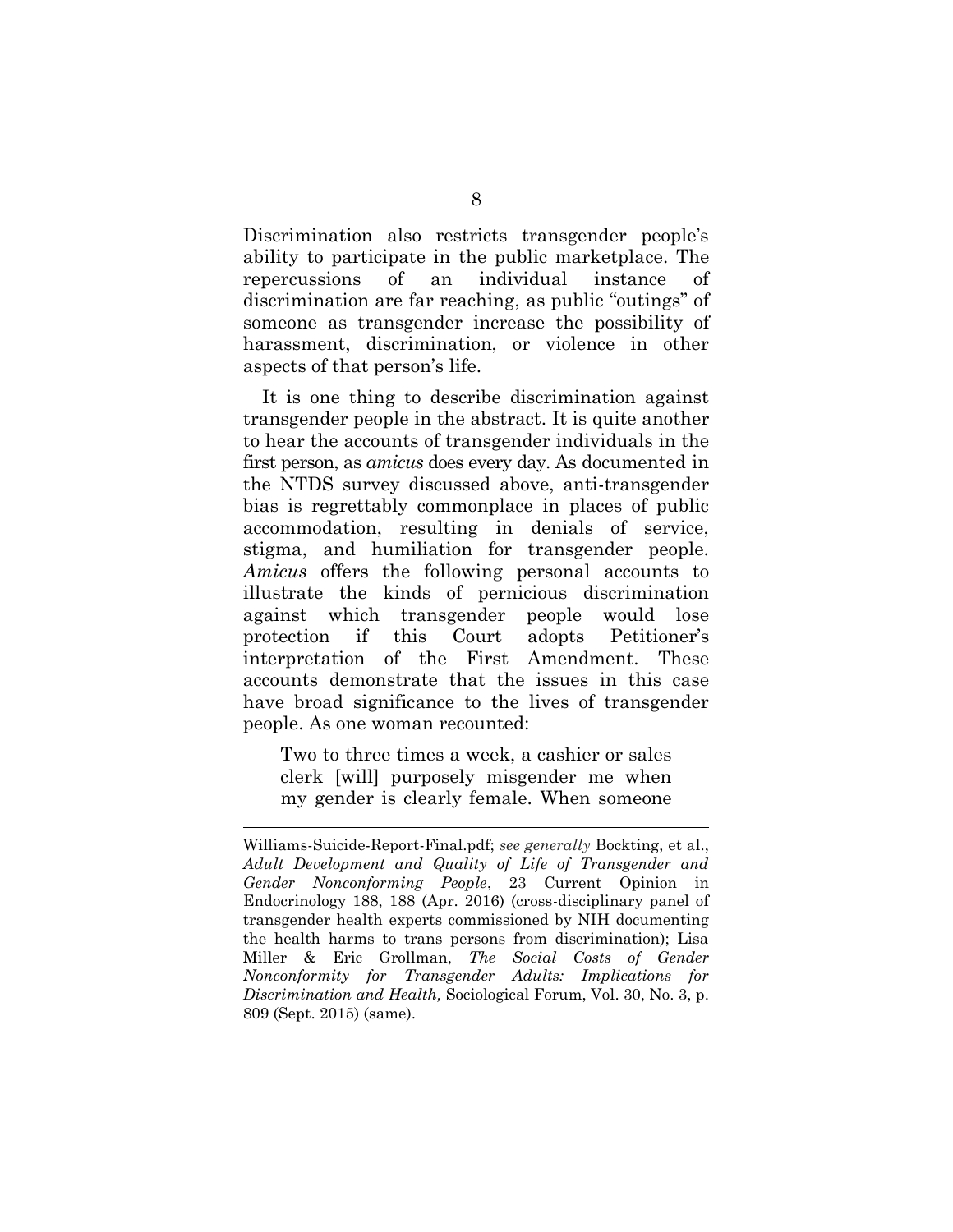calls you "sir" in spite of your gender presentation, it is a hostile act and you can't help but feel threatened. It is as though they are saying, "Yes, I see that you 'think' you're a woman . . . but it is more important to me to express my distaste for transgender people and my indignation at having to serve you or look at you . . . ." *– Giselle C.*

The discrimination experienced by transgender people in places of public accommodation can range from using incorrectly gendered terminology, to harassment and belittling conduct, to complete denials of service, to assault. Regardless of whether an employee speaks with a transgender customer, it constitutes discrimination for an employee of a place of public accommodation to turn away a customer because of the customer's gender identity or expression:

I have had a couple of experiences at restaurants over the years, places where they say seat yourself and you sit, and the wait staff ignores you. At first you think that they are simply busy, but then you try to catch them and they pointedly ignore you or say they will send someone over. It becomes a waiting game. After 30 minutes and watching other people be served who came in after you, it's clear they are not going to serve you. . . . It feels humiliating and demoralizing. I fear going into restaurants, particularly local small business type places. It's like my money isn't good enough. *– Gunner S.*

In addition to restaurants and retailers, transgender people reported frequent discrimination at businesses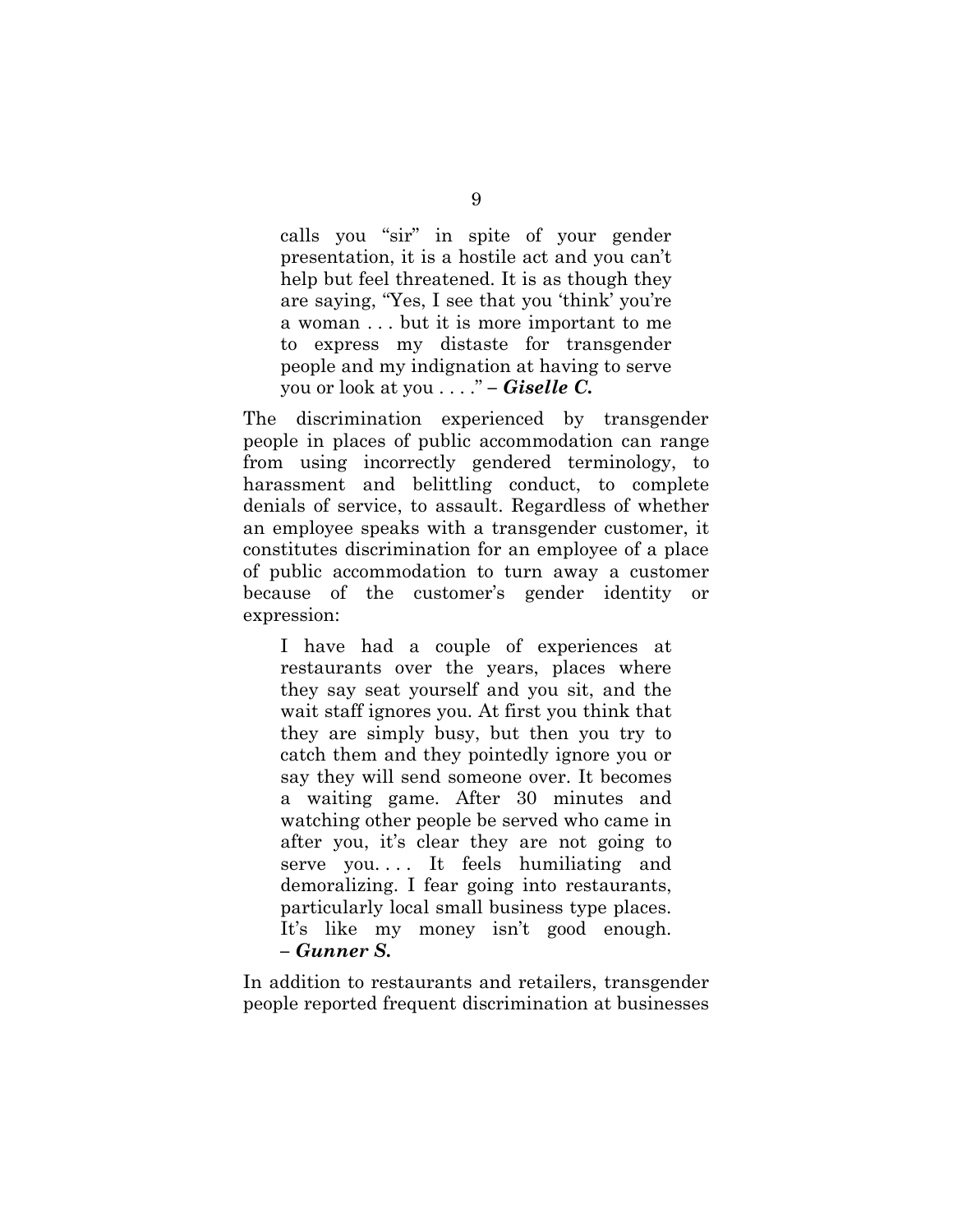that involve the provision of bespoke goods or services to customers, which would fall within the exception that Petitioner here claims with respect to his cakes. For example, as the following account illustrates, discrimination is common in places of public accommodation that offer gendered goods or services, such as salons, barbers, estheticians, tailors, and other personal-care companies:

I went into a local hair salon that serves both male and female clients. I asked for a haircut for myself and for my son. First, they ignored me and waited on the next walk-in customer that came in after me. Then, I was told to come back in a half hour. When I came back, they waited on my son with no issues. Again I was ignored. I again asked for a haircut for myself and corrected them when they consistently misgendered me.... This experience made me feel embarrassed. There were other customers watching and even participating in the discriminatory treatment towards me. My son was with me and saw how people treated his father differently from others. It made me feel angry and humiliated. It made me feel like I have to watch my back in my small town. *– M.M.*

The damaging effects of discrimination are myriad for transgender people. For example, public accommodations include pharmacies and medical facilities, where health providers become privy to individuals' transgender status and may use this information to deny or obstruct access to treatment, refuse to supply necessary prescriptions, or otherwise harass transgender individuals. Often, the justification given for the unequal—or wholesale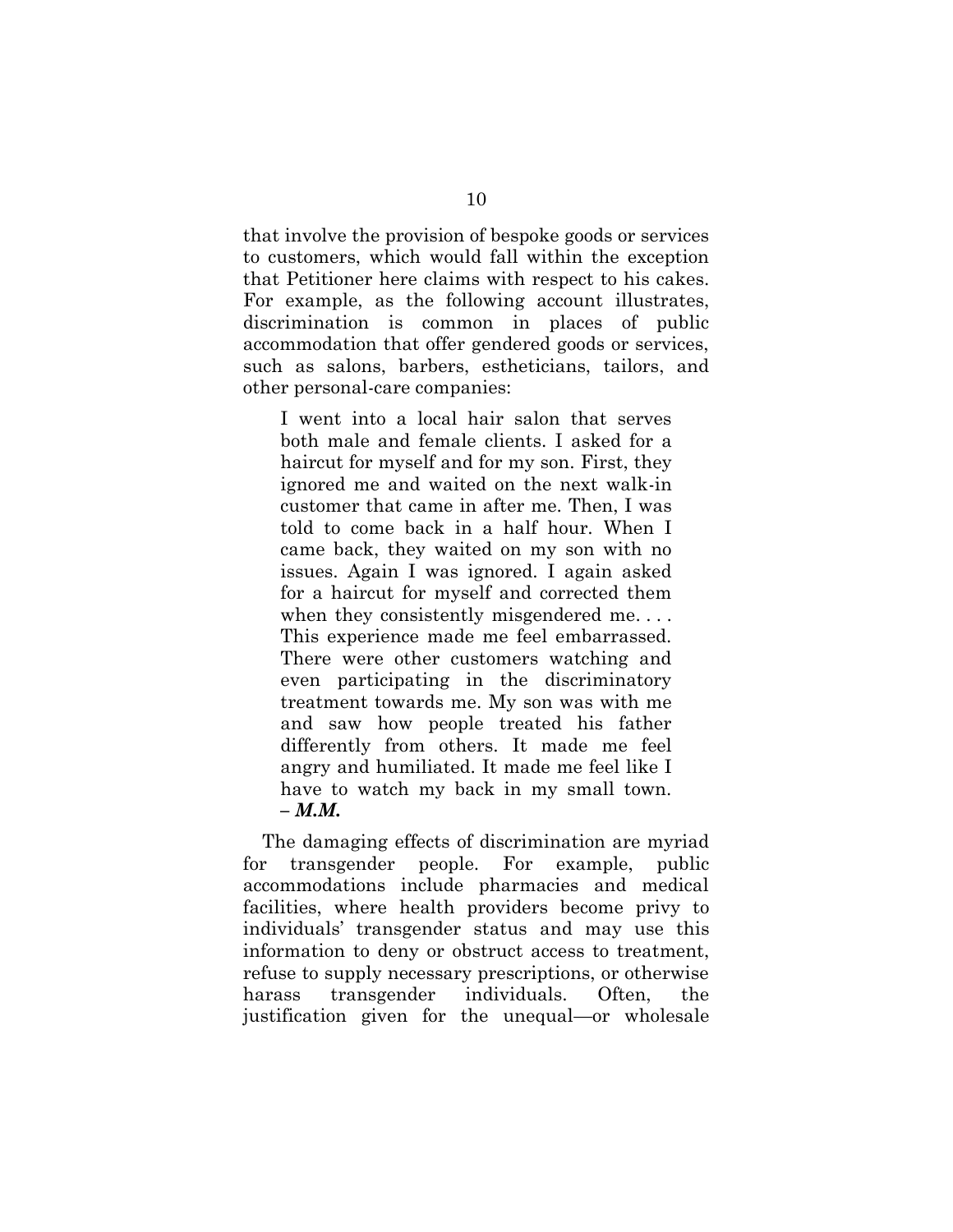denial of—treatment to their transgender clients is based on religious or moral grounds:

I was denied my hormone prescription by a pharmacist because he believed, "it is not being used for the correct purpose." I had to travel over ten extra miles to find a pharmacy that would fill my prescriptions. At the time, I had no means of transportation. It was a major issue for me, and I felt marginalized and unimportant. . . . As I left, I was humiliated and weeping uncontrollably. *– Gabrielle K.*

As my being transgender is a relevant piece of medical information, and because the privacy of such privileged information is protected under HIPAA, I revealed this information to [the doctor] when he entered the treatment room. His immediate response was, "I believe the transgender lifestyle is wrong and sinful." . . . The rest of the time between the examination and him writing the prescription, he asked questions about how transgender women find sexual intimacy. As he had yet to hand over the prescription, I felt compelled by the power dynamic to provide answers to questions I would normally tell an asker are none of his or her business.... Ill was very creepy having this conversation with this person, and I felt I had the filthy end of the stick and was being subordinated by this doctor because he felt he could. *– Karen S.*

As these accounts make clear, discrimination on the basis of gender identity and expression causes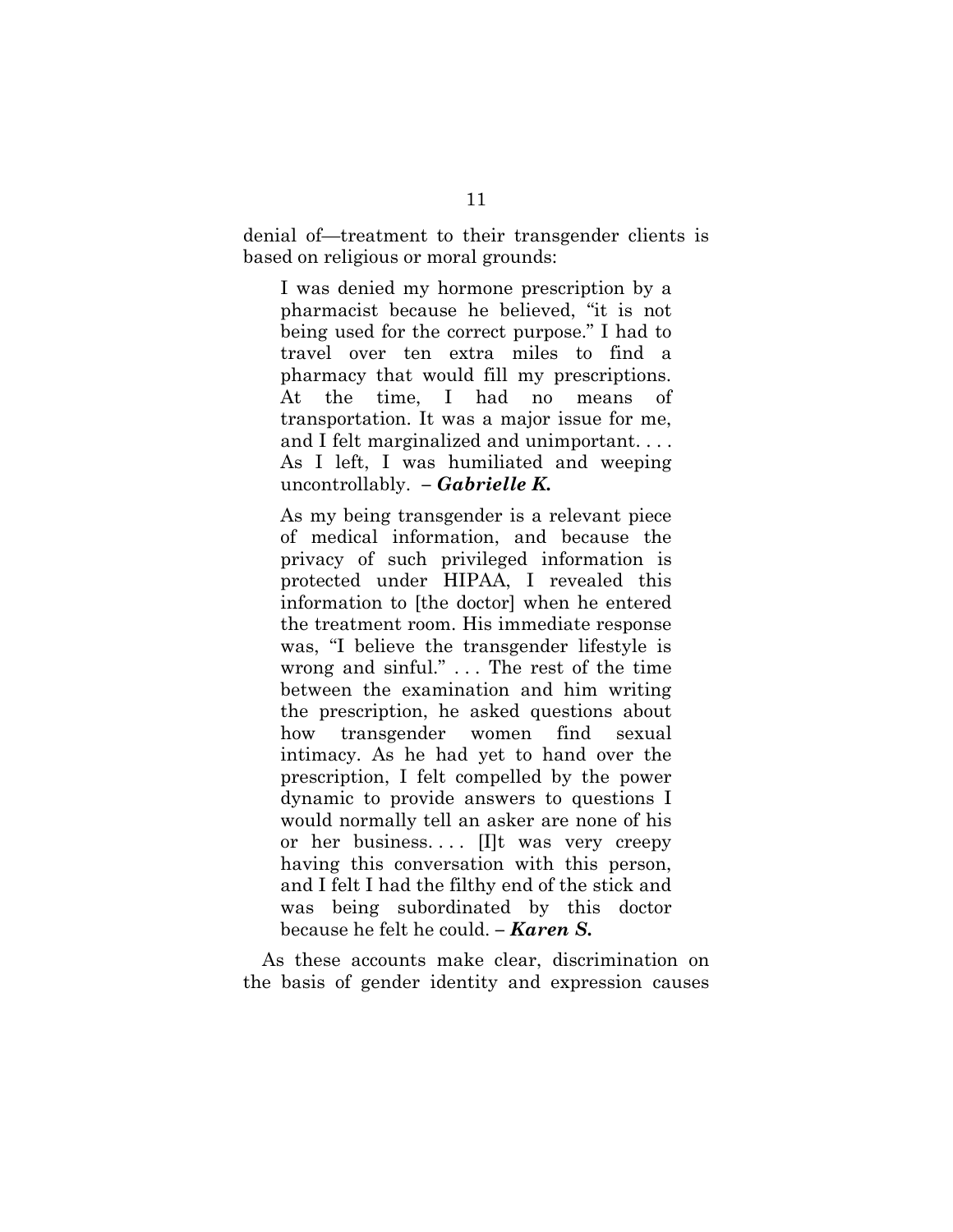physical, pecuniary, and dignitary harms to the transgender community. It is alongside this reality that this Court must consider the compelling interest of Colorado and other states, counties, and cities in protecting their most vulnerable citizens.<sup>22</sup>

#### <span id="page-20-0"></span>**II. Anti-Discrimination Laws Are States' Primary Means of Eliminating Discrimination on the Basis of Protected Characteristics, Including Gender Identity and Expression**

This Court has long recognized that PALs like CADA have "a venerable history." <sup>23</sup> At common law, all businesses that held themselves open to the public were required to "serve anyone who sought service."<sup>24</sup> Throughout the last century, states and localities have codified these principles of equal treatment by enacting PALs, which expanded the scope of businesses subject to the common law's antidiscrimination mandate, and the classes of people that the law protects from discrimination. Today, PALs serve as an inimitable tool for eradicating

<sup>22</sup> The intersection of transphobia and other structural inequalities such as racism, classism, or xenophobia may worsen the experiences of discrimination among transgender people. According to the NTDS, transgender people of color are more likely to be affected by anti-transgender bias and are more likely to encounter discrimination in places of public accommodation, particularly within healthcare settings. NTDS, *supra* note 6, at 2, 6, 72, 131.

<sup>23</sup> *Hurley v. Irish-American Gay, Lesbian and Bisexual Group of Boston*, 515 U.S. 557, 571 (1995).

<span id="page-20-2"></span><span id="page-20-1"></span><sup>24</sup> Joseph W. Singer, *No Right to Exclude: Public Accommodations and Private Property*, 90 Northwestern L. Rev. 1283, 1292 (1996); *see also Heart of Atlanta Motel, Inc. v. United States*, 379 U.S. 241, 261 (1964) ("These [public accommodations] laws but codify the common-law innkeeper rule which long predated the Thirteenth Amendment.").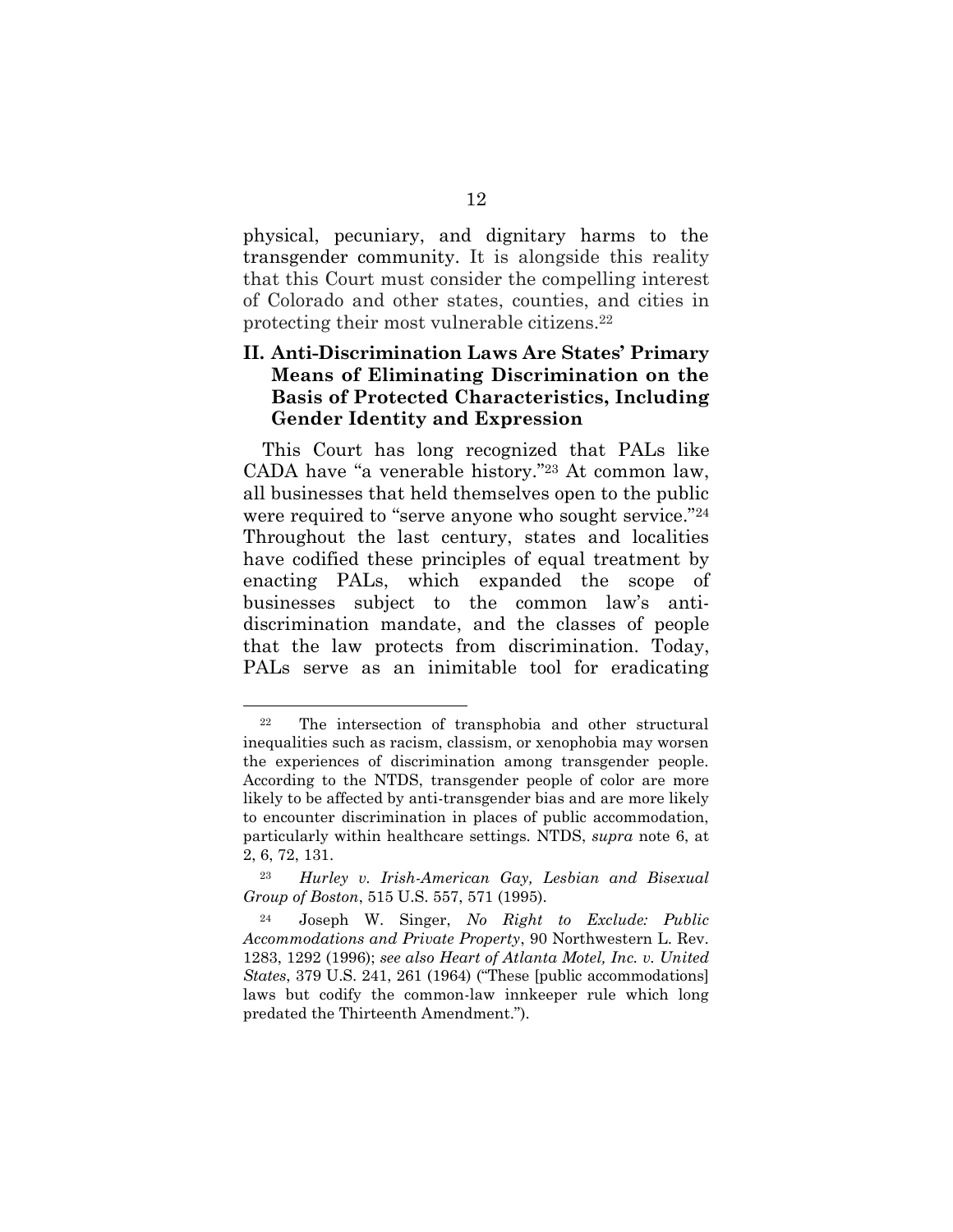discrimination in the provision of public goods and services, which is why this Court has repeatedly affirmed the significant constitutional weight accorded to states' interest in preventing discrimination with PALs. Like the common law, PALs continue to regulate only discriminatory conduct by public businesses, so the First Amendment is not implicated by PALs' prohibitions on discrimination.

#### <span id="page-21-0"></span>**A. History and Structure of Public Accommodations Laws**

Cities, counties and states have been at the forefront of extending anti-discrimination protections as "new insights and societal understandings . . . reveal unjustified inequality . . . that once passed unnoticed and unchallenged."<sup>25</sup> For example, in the 1970s, when refusal of service to LGBT people was common practice, the District of Columbia and dozens of cities and counties extended the protection of their PALs to gay and lesbian people<sup>26</sup> and, beginning in Minnesota in 1993, explicitly to transgender people. 27 Lawmakers have recognized the necessity of robust anti-discrimination laws to remedy "[t]he scourge of harassment and discrimination against transgender individuals [that] is well-known—and has also gone largely unanswered for too long" as "laws have lagged behind the reality of people's lives."<sup>28</sup>

 $\overline{a}$ 

<sup>28</sup> Office of Governor Andrew Cuomo, *First Executive in the Nation to Issue State-Wide Regulations Prohibiting Harassment* 

<span id="page-21-3"></span><span id="page-21-1"></span><sup>25</sup> *Obergefell v. Hodges*, 135 S. Ct. 25, 84 (2015).

<sup>26</sup> Lisa G. Lerman & Annette K. Sanderson, *Discrimination in Access to Public Places: A Survey of State and Federal Public Accommodations Laws*, 7 N.Y.U. REV. L. & SOC. CHANGE 215, 269–70 (1978)

<span id="page-21-2"></span><sup>27</sup> *See* Minn. Stat. § 363A.11.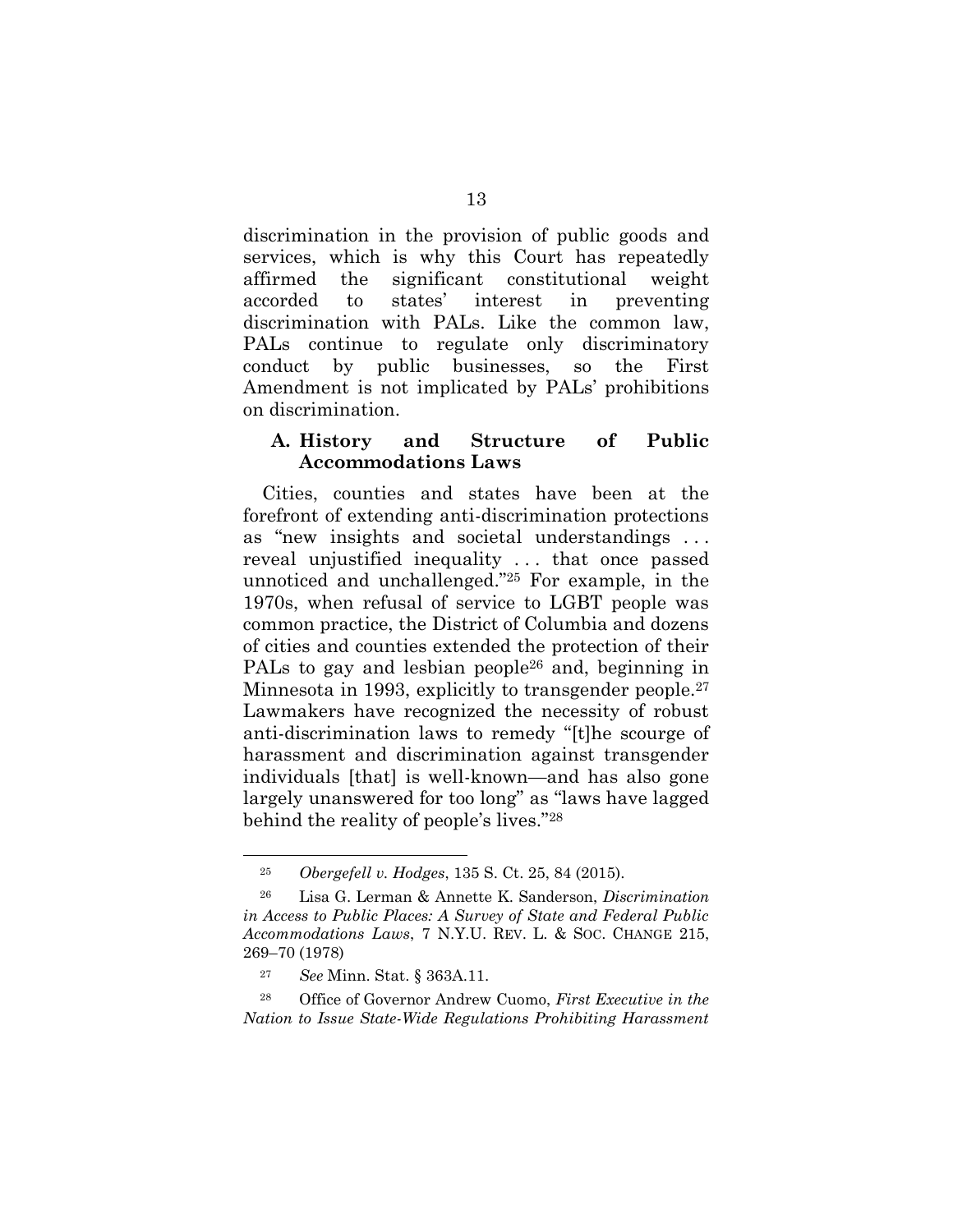The majority of states prohibit discrimination in places of public accommodations based on sex, and many state courts or agencies have interpreted those laws to protect transgender people.<sup>29</sup> Today, nineteen states (including Colorado) and the District of Columbia have also explicitly enacted laws or regulations that prohibit discrimination against transgender people in public accommodations.<sup>30</sup> In

1

<span id="page-22-1"></span><span id="page-22-0"></span><sup>29</sup> *See, e.g.*, *Enriquez v. West Jersey Health Sys.*, 342 N.J. Super. 501, 514–15 (N.J. App. Div. 2001) (concluding that trans people are protected by state law prohibitions against sex and disability discrimination); *Lie v. Sky Pub. Corp.*, 15 Mass. L. Rptr. 412, at \*13–15 (Mass. Super. Ct. 2002) (holding that a trans person had stated a viable sex discrimination claim under state law). Courts and administrative agencies in other states have ruled that state disability laws protect people against discrimination based on gender dysphoria. *E.g. Smith v. City of Jacksonville Corr. Inst.*, 1991 WL 833882, Order No. 88-5451 (Fla. Div. Admin. Hrgs. 1991) (holding that an individual with gender dysphoria is protected by Florida Human Rights Act's prohibitions of discrimination based on disability and perceived disability).

<span id="page-22-13"></span><span id="page-22-12"></span><span id="page-22-11"></span><span id="page-22-10"></span><span id="page-22-9"></span><span id="page-22-8"></span><span id="page-22-7"></span><span id="page-22-6"></span><span id="page-22-5"></span><span id="page-22-4"></span><span id="page-22-3"></span><span id="page-22-2"></span>Cal. Civ. Code  $\S$ § 51(b), 51(e)(4); Colo. Rev. Stat. Ann. § 24-34-402; Conn. Gen. Stat. § 46a-64; Del. Code Ann. tit. 6, § 4501; Hawaii Rev. Stat. § 489-3; 775 Ill. Comp. Stat. 5/1-102; Iowa Code Ann. § 216.7; Me. Rev. Stat. Ann. tit. 5, § 4592; Md. Code Ann. § 20-304; Mass. Gen. Laws, ch. 272 § 92A; Minn. Stat. § 363A.11, subd. 1; Nev. Rev. Stat. § 651.070; N.H. Rev. Stat. § 354-A:1; N.J. Stat. Ann. § 10:5-4; N.M. Stat. Ann. § 28-1- 7(F); 9 N.Y.C.C.R. § 466.13; Or. Rev. Stat. § 659A.403; R.I. Gen. Laws § 11-24-2; Vt. Stat. Ann. tit. 9, § 4502(a); Wash. Rev. Code § 49.60.215; D.C. Code § 2-1402.31. For up-to-date information on which states extend protections to transgender people, see Movement Advancement Project, *Equality Maps: Non-*

*and Discrimination on the Basis of Gender Identity, Transgender Status or Gender Dysphoria* (Oct. 22, 2015), https://www.gov ernor.ny.gov/news/governor-cuomo-introduces-regulations-protecttransgender-new-yorkers-unlawful-discrimination.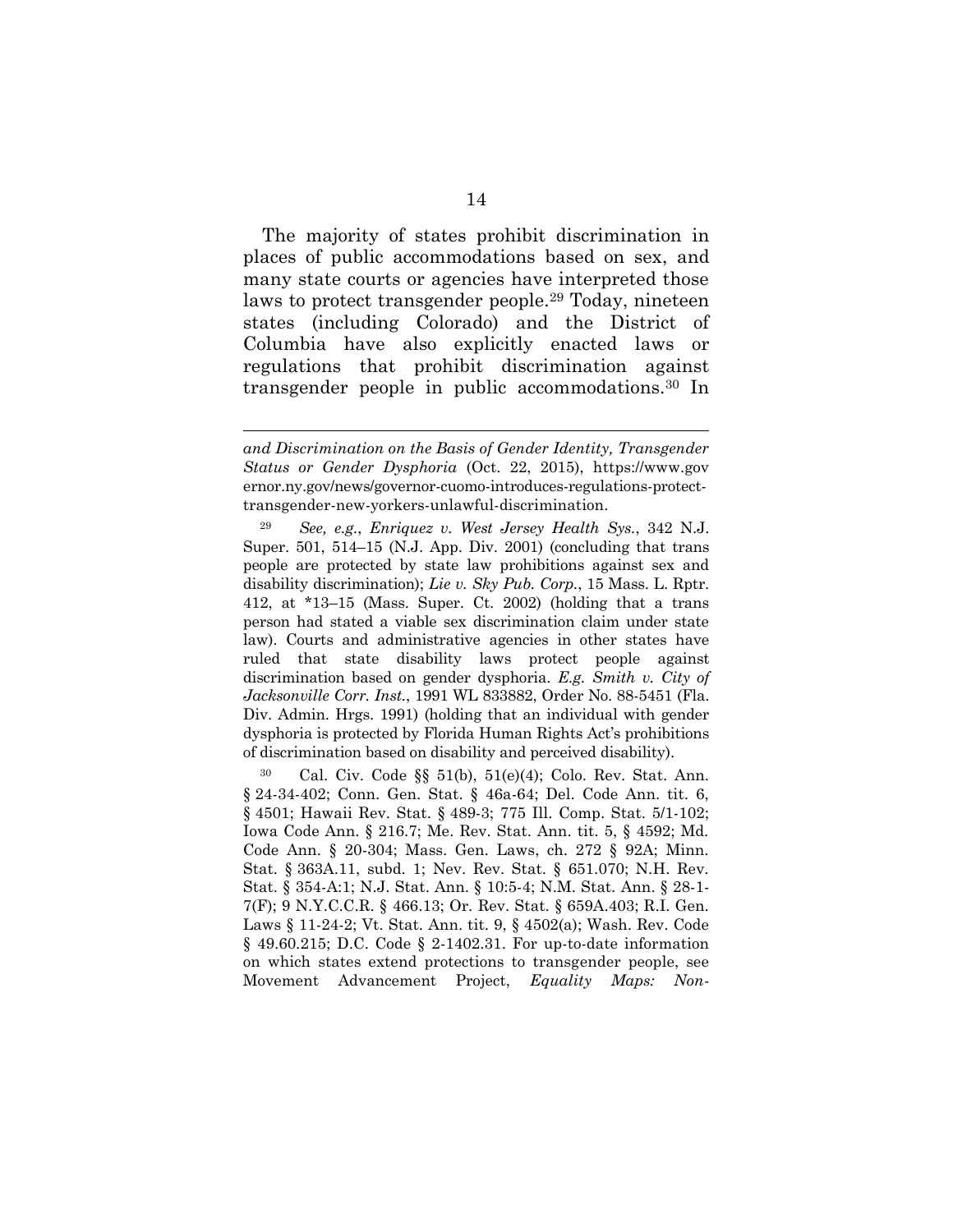addition, approximately 150 cities and counties in states that lack comprehensive PALs that explicitly include gender identity and expression have passed anti-discrimination ordinances that confer such protections to transgender people.<sup>31</sup> Thus, over half of transgender Americans currently reside in communities with laws that explicitly guarantee them the right to access places of public accommodations on a non-discriminatory basis.<sup>32</sup>

The strength and breadth of PALs are the result of decades of concerted effort by legislatures, advocacy groups, and courts. After a federal statute banning racial discrimination in public accommodations was invalidated, states and localities enacted statutes codifying the common-law duty to serve patrons in a

1

*Discrimination Laws*, available at http://www.lgbtmap.org/ equality-maps/non\_discrimination\_laws.

<span id="page-23-1"></span><sup>31</sup> *See* Movement Advancement Project, *supra* note 30.

<span id="page-23-0"></span><sup>32</sup> *See id.*; Flores, *supra* note 8, at 4–5. CADA, in relevant part, makes it unlawful "for a person, directly or indirectly, to refuse, withhold from, or deny to an individual or a group, because of disability, race, creed, color, sex, sexual orientation, marital status, national origin, or ancestry, the full and equal enjoyment of the goods, services, facilities, privileges, advantages, or accommodations of a place of public accommodation . . . . " See Colo. Rev. Stat.  $\S$  24-34-301(7) (defining sexual orientation as "an individual's orientation toward heterosexuality, homosexuality, bisexuality, or transgender status or another individual's perception thereof"); 3 Colo. Code Regs. § 708-1, Rule 10.2 (GG), (Q)–(R) (defining transgender to mean "having a gender identity or gender expression that differs from societal expectations based on gender assigned at birth"; in turn, the regulations define gender identity as "an innate sense of one's own gender" and gender expression as "external appearance, characteristics or behaviors typically associated with a specific gender").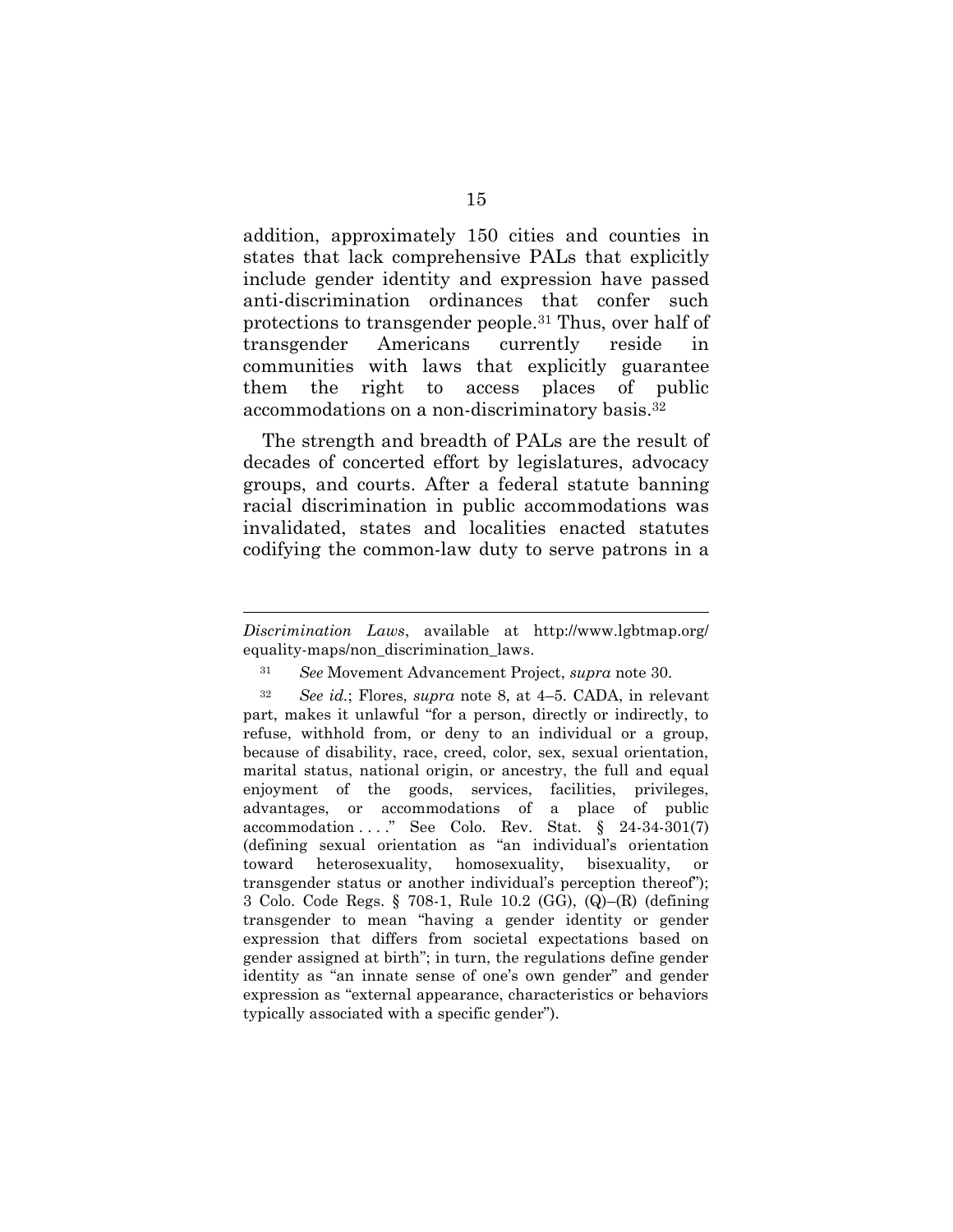non-discriminatory manner.<sup>33</sup> By the 1980s, this Court observed that PALs had "depart[ed] from the common law by enumerating the groups or persons within their ambit of protection. Enumeration is the essential device used to make the duty not to discriminate concrete and to provide guidance for those who must comply."<sup>34</sup> This Court further acknowledged the evolution of these laws to extend their protections to additional vulnerable groups of people, including gay and lesbian people, as "new dimensions of freedom become apparent to new generations, often through perspectives that begin in pleas or protests and then are considered in the political sphere and the judicial process."<sup>35</sup> As frequent targets of discrimination, transgender people now depend on existing PALs to secure them equal treatment in places of public accommodation. 36

<span id="page-24-2"></span><span id="page-24-1"></span><span id="page-24-0"></span><sup>35</sup> *Obergefell*, 135 S. Ct. at 2596.

<sup>33</sup> "Within two years of the ruling [in *The Civil Rights Cases*], eleven state legislatures in the North and West passed civil rights statutes of their own, and by century's end a total of eighteen states had mandated racial equality in public accommodations." A. Sandoval-Strausz, *Travelers, Strangers, and Jim Crow: Law, Public Accommodations, and Civil Rights in America*, 23 Law & Hist. Rev. 53, 78 (2005).

<span id="page-24-5"></span><span id="page-24-4"></span><span id="page-24-3"></span><sup>34</sup> *Romer v. Evans*, 517 U.S. 620, 628 (1996); *see, e.g.*, *[Telescope Media Grp. v. Lindsey](https://advance.lexis.com/api/document/collection/cases/id/5PHR-6WJ1-F04D-J0NW-00000-00?page=39&reporter=1293&cite=2017%20U.S.%20Dist.%20LEXIS%20153014&context=1000516)*, No. 16-4094 (JRT/LIB), 2017 [U.S. Dist. LEXIS 153014, at \\*2 \(D. Minn. Sep. 20, 2017\)](https://advance.lexis.com/api/document/collection/cases/id/5PHR-6WJ1-F04D-J0NW-00000-00?page=39&reporter=1293&cite=2017%20U.S.%20Dist.%20LEXIS%20153014&context=1000516) (discussing Minnesota's interpretative guidance for weddingrelated businesses regarding compliance with the state's antidiscrimination law).

<sup>36</sup> *See, e.g.*, *Blachana, LLC v. Oregon BOLI*, 359 P.3d 574 (Or. 2015) (affirming order awarding damages to gay and transgender customers denied service by a bar in violation of Oregon's PAL, and rejecting club owner's claim that order violated his free speech rights); *Doe v. City of New York,* 42 Misc. 3d 502, 506 (2013) (holding a state benefits agency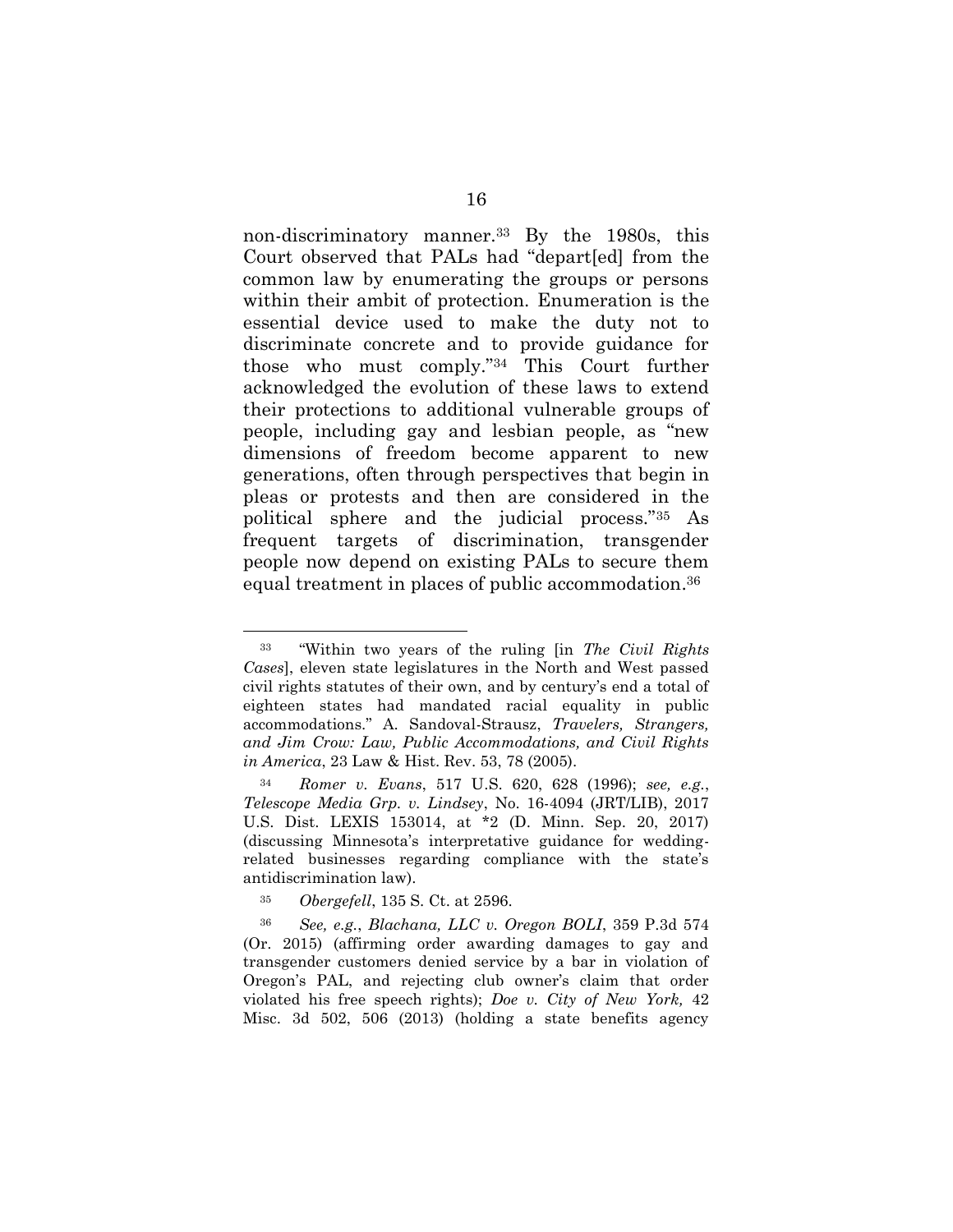#### <span id="page-25-0"></span>**B. States Have a Compelling Interest in Eliminating Discrimination in Public Places and the Dignitary Harms Such Discrimination Inflicts**

The success of PALs has always stemmed in part from the deterrent effect of proscribing discrimination.<sup>37</sup> In declaring that a marginalized group has an equal right to access goods and services in a non-discriminatory fashion, the state acknowledges the existence of discrimination, and accords recognition to the previously subjugated group. Further, public accommodations laws insert a judicially-enforceable mechanism between protected classes and discriminatory conduct, thereby creating a baseline expectation of equal treatment.

Petitioner and various *amici* have suggested that Respondents were not damaged by being turned away at Petitioner's bakery because they were able to obtain a wedding cake from another vendor. This contention misconstrues CADA and other PALs and the harms they address. PALs typically codify a legislature's intent "to ensure the human dignity of all people within the state"<sup>38</sup> and "to insure that every individual shall have an equal opportunity to

<span id="page-25-1"></span><sup>37</sup> Lerman, *supra* note 26 at 270.

<u>.</u>

<sup>38</sup> Or. Rev. Stat. § 659A.403; *see also* 5 M.R.S.A. § 4552 ("it is declared to be the policy of this State to keep continually in review all practices infringing on the basic human right to a life with dignity").

discriminated against a transgender woman by refusing to update its records to reflect her new legal name and gender marker); *Bumpus v. New York City Transit Auth*., 2008 NYLJ LEXIS 1169, \*8–9 (N.Y. Sup. Ct. Feb. 13, 2008) (upholding claim by a transgender woman after transit officer yelled derogatory names and bigoted epithets at her because of her gender identity when she asked for assistance).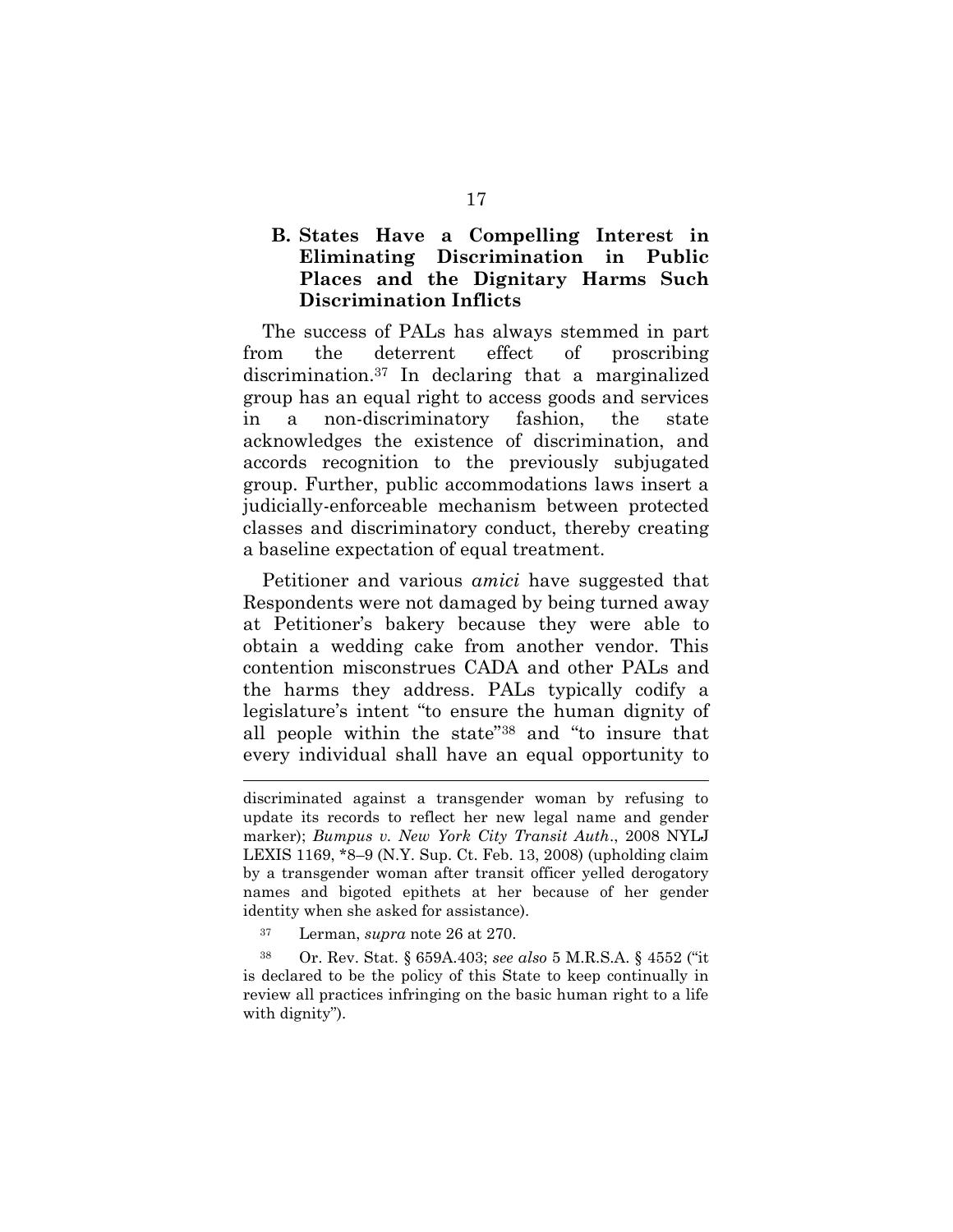participate fully in the economic, cultural and intellectual life of the state."<sup>39</sup> As the U.S. Senate Commerce Committee acknowledged in the context of the public accommodations provisions of the Civil Rights Act, "[d]iscrimination is not simply dollars and cents, hamburgers and movies; it is the humiliation, frustration, and embarrassment that a person must surely feel when he is told that he is unacceptable as a member of the public."<sup>40</sup> This Court likewise found that Title II's "overriding purpose" is "to remove the daily affront and *humiliation* involved in discriminatory denials of access to facilities ostensibly open to the general public."<sup>41</sup> In the context of CADA, the Supreme Court of Colorado confirmed that the statute requires no proof of pecuniary damage.<sup>42</sup>

Other PALs that stand to be implicated by this Court's decision also specify that states' primary interest in enacting PALs was to prevent the stigmatic harms of discrimination. New Jersey's public accommodations law, for example, recognizes the myriad injuries such discrimination can inflict: "because of discrimination, people suffer personal hardships, and the State suffers a grievous harm. The personal hardships include: economic loss; time loss; physical and emotional stress; and in some cases severe emotional trauma, illness, homelessness or

<span id="page-26-3"></span><span id="page-26-2"></span><sup>39</sup> McKinney's New York Executive Law § 290(3).

<sup>40</sup> *Heart of Atlanta Motel, Inc. v. United States*, 379 U.S. 241, 291–92 (1964) (Goldberg, J., concurring) (quoting S. REP. NO. 88-872, at 16 (1964)).

<span id="page-26-1"></span><sup>41</sup> *Daniel v. Paul*, 395 U.S. 298, 307-08 (1969) (quoting H.R. Rep. No. 914, 88th Cong., 1st Sess., at 18) (emphasis added).

<span id="page-26-0"></span><sup>42</sup> *See Crosswaith v. Bergin*, 35 P.2d 848 (Co. 1934) (rejecting defense plaintiff had "not proven five cents damages").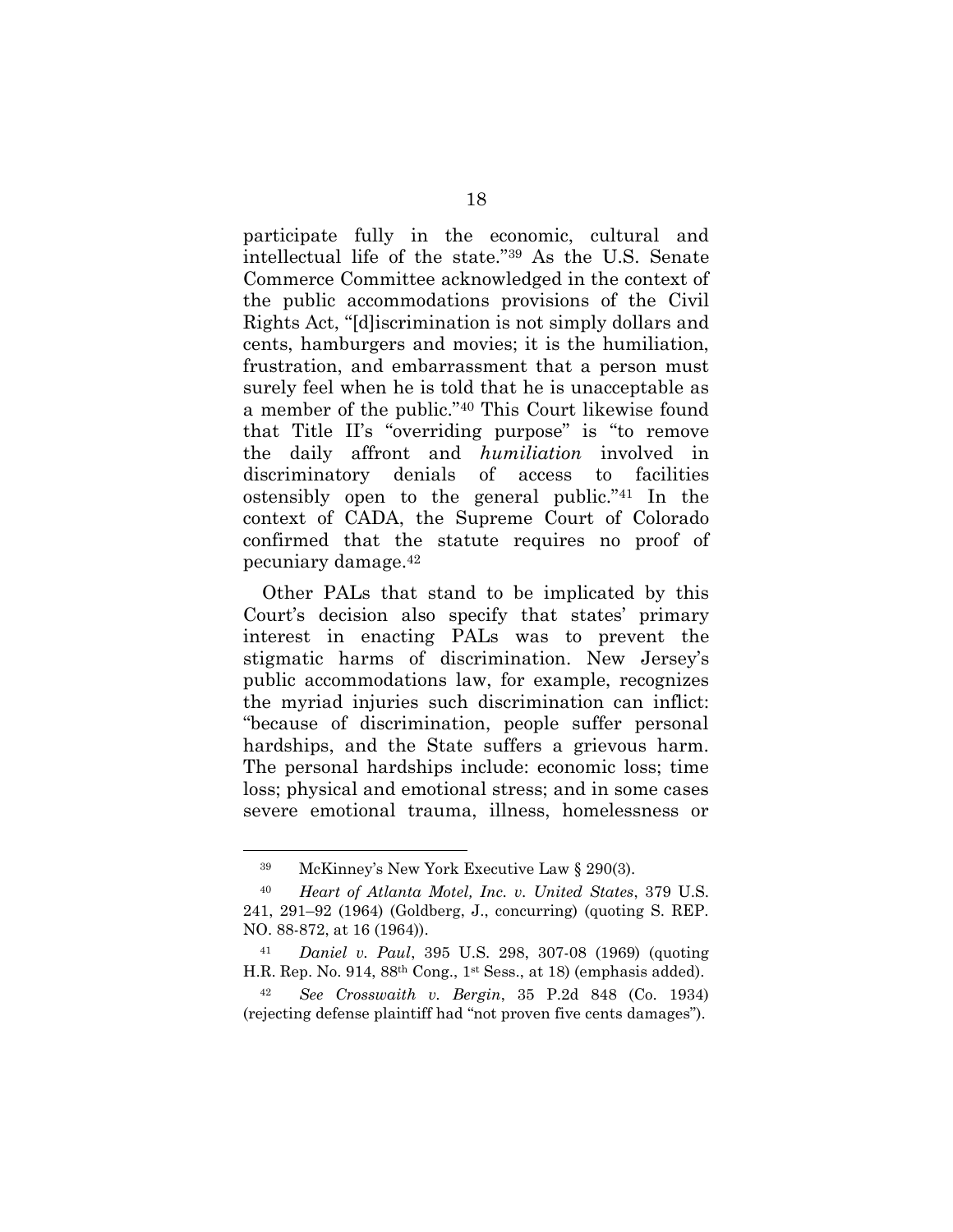other irreparable harm."<sup>43</sup> The NTDS survey discussed above emphasizes the disproportionate rates at which transgender people suffer these harms because of discrimination.

The compelling governmental interest in banning discrimination to vindicate the dignitary rights of protected groups is well established. In *Roberts v. U.S. Jaycees*, this Court unanimously rejected a First Amendment challenge to the application of Minnesota's PAL to an organization open to the public that sought to exclude women.<sup>44</sup> This Court found that the PAL did not unduly infringe club members' First Amendment rights even though it required the club to admit women on the same basis as men. <sup>45</sup> To the contrary, this Court explained that the PAL "reflects the State's strong historical commitment to eliminating discrimination and assuring its citizens equal access to publicly available goods and services," and held that the PAL was "unrelated to the suppression of expression" and "plainly serves compelling state interests of the highest order."<sup>46</sup> Moreover, the Court endorsed the strength of the states' interests in counteracting the dignitary harms of all forms of discrimination, including "stigmatizing injury, and the denial of equal opportunities that accompanies it."<sup>47</sup> As the Court reasoned, "acts of invidious discrimination in the distribution of publicly available goods, services, and other advantages cause unique evils that

<sup>43</sup> N.J. Stat. Ann. 10:5-3 (2007).

<sup>44</sup> *Roberts*, 468 U.S. at 625.

<sup>45</sup> *Id.*

<sup>46</sup> *Id.* at 624.

<sup>47</sup> *Id.* at 625.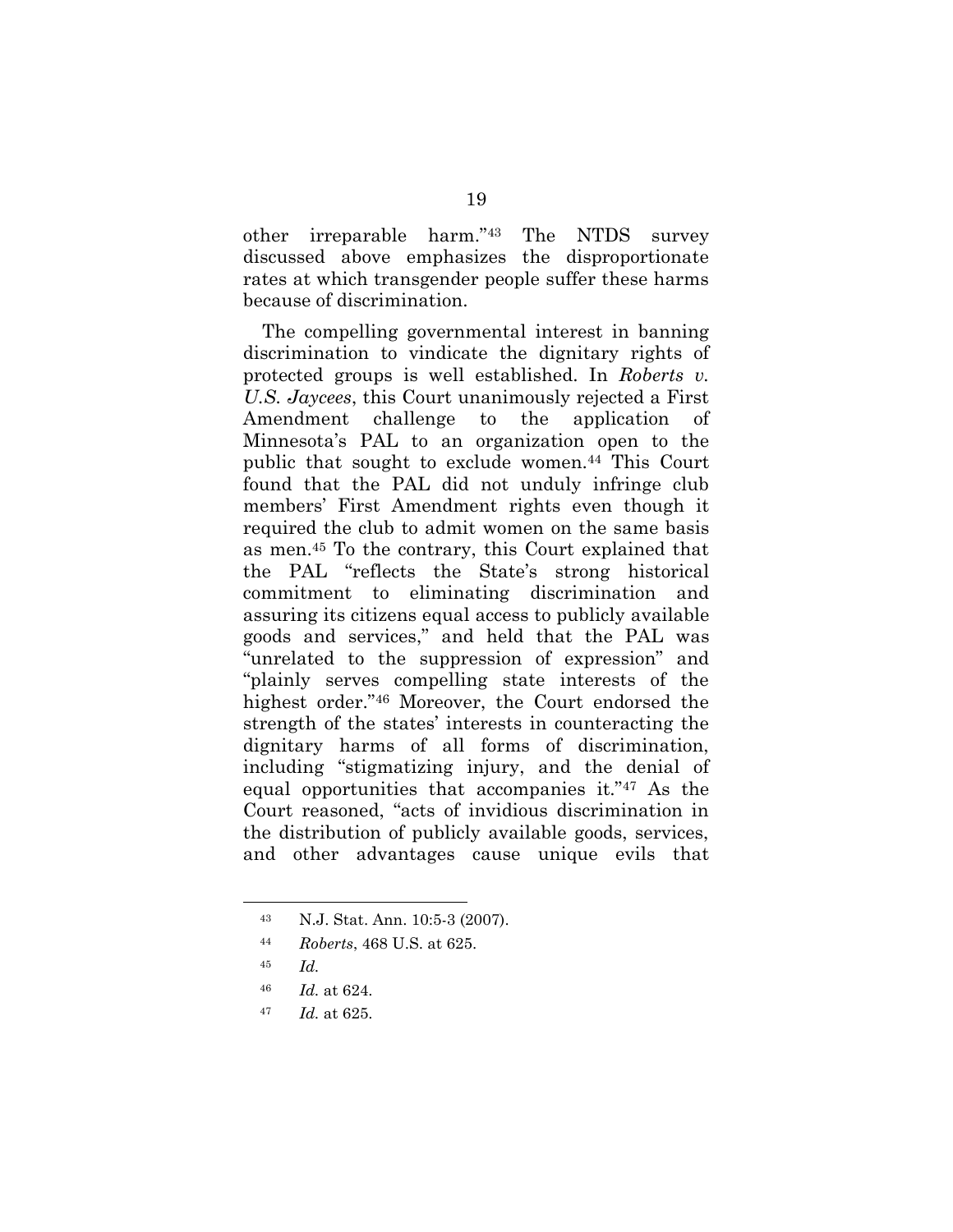government has a compelling interest to prevent."<sup>48</sup> This Court's logic compels upholding the validity of CADA as it was applied here to a paradigmatic place of public accommodation: a retail store into which the public is invited.

#### <span id="page-28-0"></span>**C. The Constitution Does Not Require an Exemption to Anti-Discrimination Laws**

This Court once observed that "invidious private discrimination may be characterized [by litigants] as a form of exercising freedom . . . but it has never been accorded affirmative constitutional protections."<sup>49</sup> Petitioner nevertheless invites this Court to adopt the paradoxical position that what the Equal Protection Clause forbids—stripping LGBT people of the protection of anti-discrimination laws—the First Amendment mandates. There is no reason for the Court to deviate from its well-established precedent: the First Amendment does not require an exemption to neutral laws that proscribe discriminatory commercial conduct without any regard to the motivation for such conduct.<sup>50</sup>

Petitioner's reliance on *Hurley* to the contrary is misplaced. Even if the forced-association cases are relevant, the Court in *Hurley* acknowledged the presumptive validity of PALs, declaring that

<sup>48</sup> *Id.* at 625, 628. This Court subsequently reaffirmed "the State's 'compelling interest' in combating invidious discrimination" in two unanimous decisions rejecting First Amendment challenges to California's and New York City's public accommodations laws. *New York State Club Ass'n v. City of New York*, 487 U.S. 1, 14 n.5 (1988) (quoting *Bd. of Directors of Rotary Int'l v. Rotary Club of Duarte*, 481 U.S. 537, 549 (1987)).

<span id="page-28-1"></span><sup>49</sup> *Hishon v. King & Spalding*, 467 U.S. 69, 78 (1984).

<sup>50</sup> *Smith*, 494 U.S. at 889.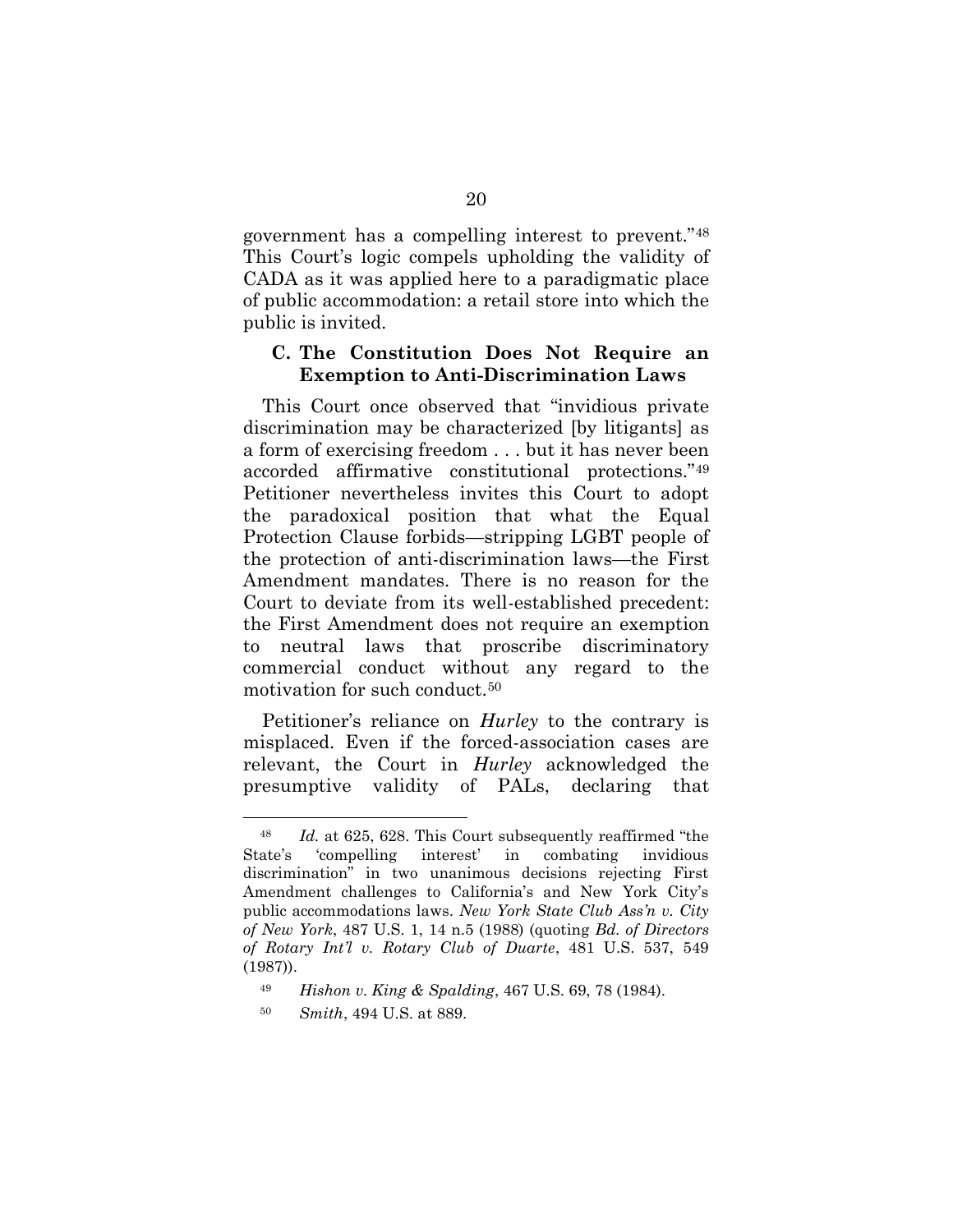"[p]rovisions like these are well within the State's usual power to enact when a legislature has reason to believe that a given group is the target of discrimination," as is the case with transgender people.<sup>51</sup> Moreover, the *Hurley* Court explicitly recognized the content neutrality of PALs like CADA, "the focal point of [the law's] prohibition being rather on the *act* of discriminating against individuals in the provision of publicly available goods, privileges, and services on the proscribed grounds."<sup>52</sup> Here, however, the case at bar and *Hurley* diverge: whereas *Hurley* involved the "peculiar" application of a public accommodations law to a private parade, which constituted pure speech for First Amendment purposes, this case entails a prototypical application of CADA to Petitioner's denial of service to Respondents in a retail setting.

"The expressive nature of a parade was central to [the] holding in Hurley,"<sup>53</sup> a decision that reiterated this Court's longstanding recognition that "marching to make a point" represents the exercise of "'basic constitutional rights in their most pristine and classic form.'"<sup>54</sup> In contrast, the operation of a retail bakery—including the obligation to create wedding cakes on a non-discriminatory basis—simply "lack[s]

<sup>51</sup> *Hurley*, 515 U.S. at 572.

<span id="page-29-0"></span><sup>52</sup> *Id.* (emphasis added).

<sup>53</sup> *Rumsfeld v. Forum for Academ. & Institutional Rights*  ("*FAIR*")*,* 547 U.S. 47, 63 (2006).

<sup>54</sup> *Hurley*, 515 U.S. at 568–69 (quoting *Edwards v. South Carolina*, 372 U.S. 229, 235 (1963)); *see also Gregory v. Chicago*, 394 U.S. 111, 112 (1969) (a "march, if peaceful and orderly, falls well within the sphere of conduct protected by the First Amendment").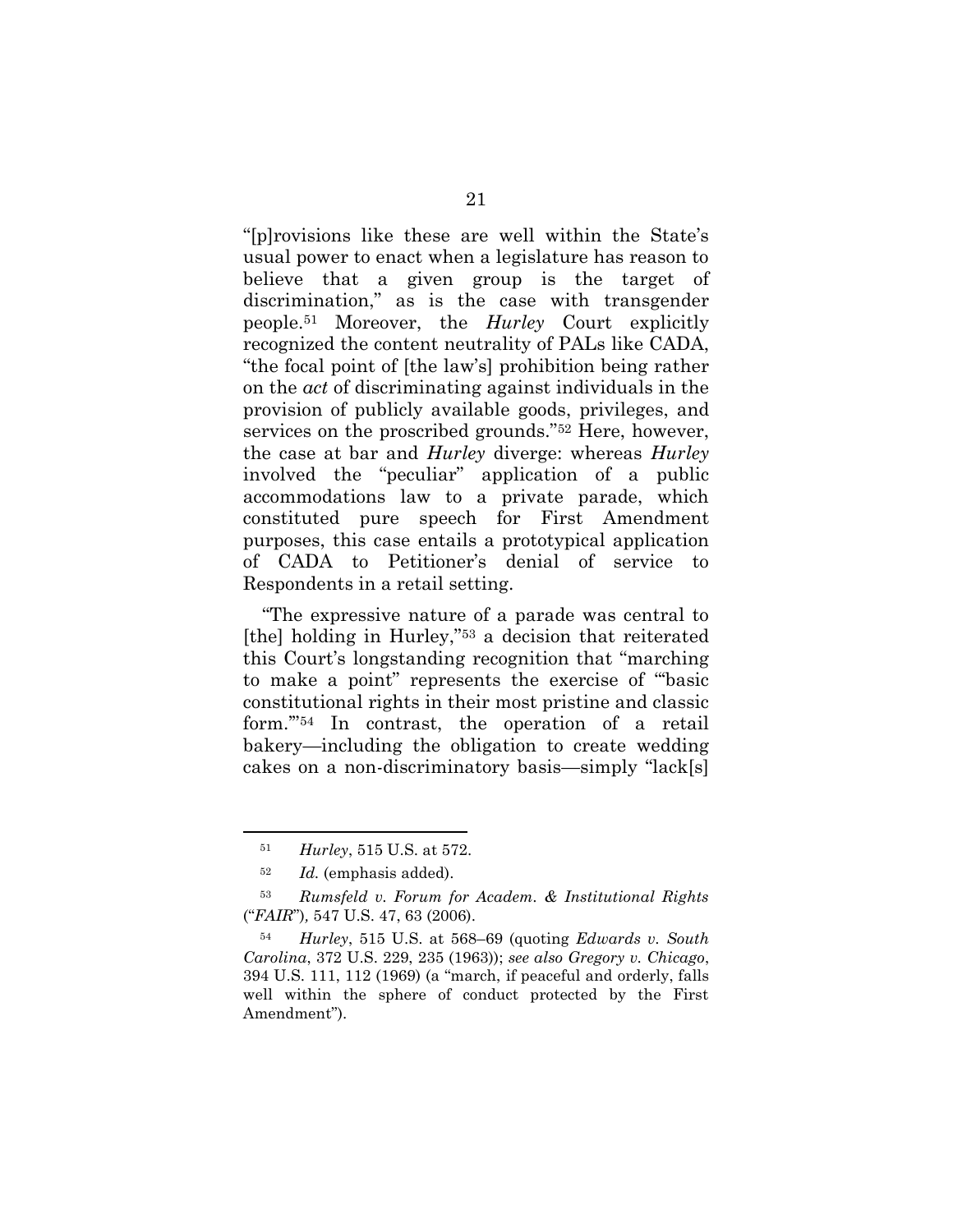the expressive quality of a parade, a newsletter, or the editorial page of a newspaper."<sup>55</sup>

In making the inquiry as to whether conduct is "inherently expressive," this Court has cautioned that "[i]t is possible to find some kernel of expression in almost every activity a person undertakes . . . but such a kernel is not sufficient to bring the activity within the protection of the First Amendment."<sup>56</sup> Compared to the acts this Court has deemed to be quintessentially expressive, it is clear that Petitioner's sale of baked goods does not command the same constitutional treatment. <sup>57</sup> To borrow from this Court's conclusion in *FAIR*, to the extent that CADA "incidentally affects expression," Petitioner's effort to analogize his baking with First Amendment precedent "plainly overstates the expressive nature of their activity and the impact of [CADA] on it, while exaggerating the reach of [the Court's] First Amendment precedents."<sup>58</sup> Accordingly, this Court should deny Petitioner's extraordinary demand for an exemption to CADA. Discrimination against transgender people on the basis of their gender identity or expression is mere conduct, devoid of expressive content, and neither transgender people nor the states and localities in which they reside are

<sup>55</sup> *FAIR,* 547 U.S. at 64.

<span id="page-30-2"></span><span id="page-30-1"></span><sup>56</sup> *City of Dallas v. Stanglin*, 490 U.S. 19, 25 (1989).

<sup>57</sup> *See Texas v. Johnson*, 491 U.S. 397, 405 (1989) (finding the American flag is "pregnant with expressive content," and thus that the First Amendment protects burning it in protest or refusing to salute it); *Brown v. Louisiana*, 383 U.S. 131 (1966) (finding sit in by African-Americans in a "whites-only" area to resist segregation expressive).

<span id="page-30-0"></span><sup>58</sup> *FAIR*, 547 U.S. at 70.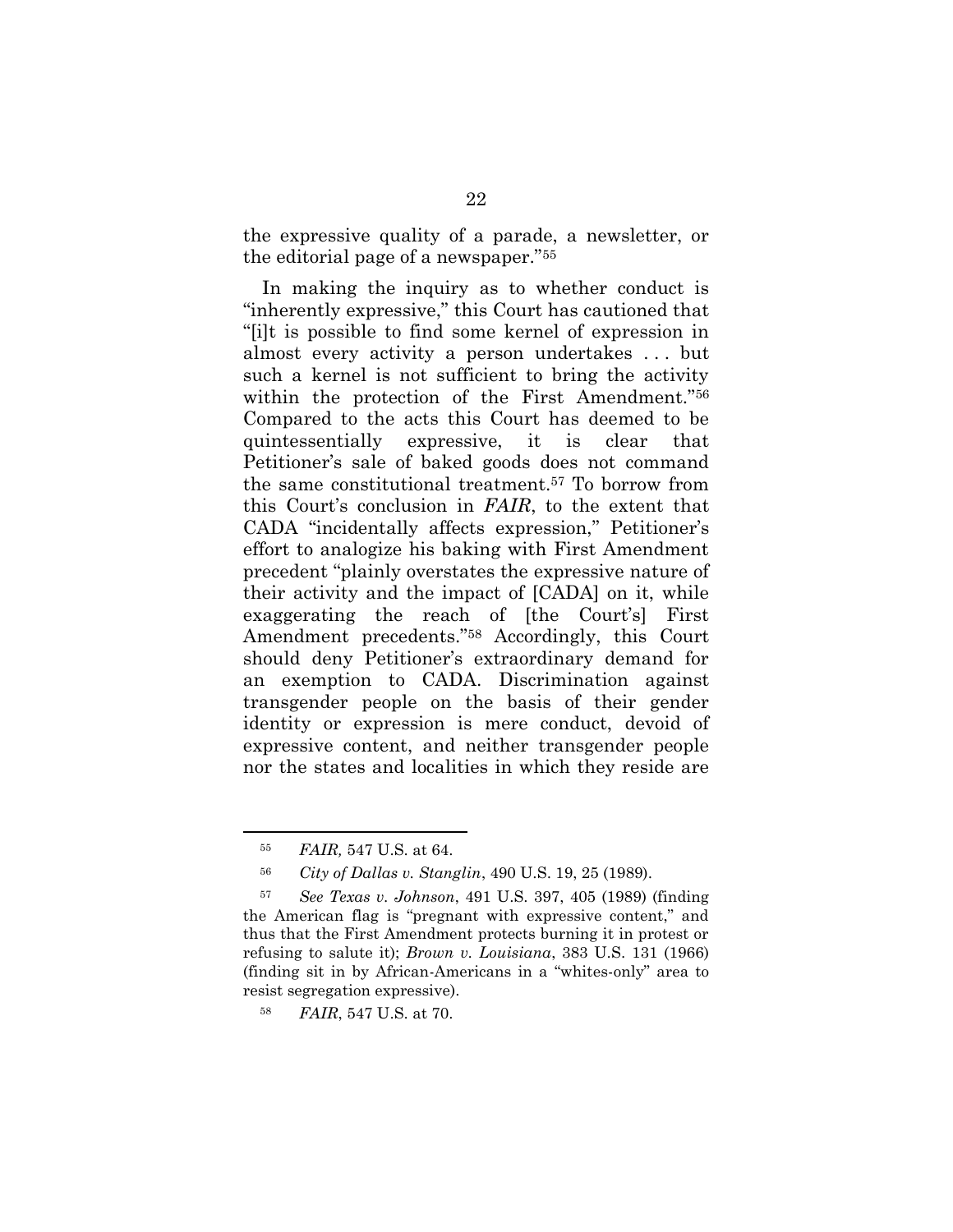required by the Constitution to tolerate such invidious conduct against them.

#### <span id="page-31-0"></span>**III. Creating an Exemption to Anti-Discrimination Laws Would Eviscerate Protections for Transgender Individuals**

Permitting exemptions for retail stores on the basis of freedom of religion or of expression would legitimize the very discrimination that PALs were designed to guard against. Exemptions, which signal that *some* discrimination is acceptable, run contrary to PALs' primary purpose of counteracting the deprivation of personal dignity that accompanies the denial of equal access to public establishments.<sup>59</sup> The subjectivity inherent in the determination of when either kind of exemption applies would also deprive courts of a principled means of prospectively cabining the scope of the exemption. Granting Petitioner any exemption will thus weaken protections for transgender individuals residing in states and localities with PALs, resulting in discrimination against—and engendering fear in—transgender people in places of public accommodation there.

Petitioner's claim that an exemption created by the Court in this case could be narrowly drawn is belied by common sense and decades of case law. In the context of religious-based exemptions, this Court has explained "[r]epeatedly and in many different contexts" that such exemptions are difficult to adjudicate because "courts must not presume to

<span id="page-31-1"></span><sup>59</sup> *See Telescope Media Grp.*[, 2017 U.S. Dist. LEXIS](https://advance.lexis.com/api/document/collection/cases/id/5PHR-6WJ1-F04D-J0NW-00000-00?page=39&reporter=1293&cite=2017%20U.S.%20Dist.%20LEXIS%20153014&context=1000516)  [153014, at \\*39](https://advance.lexis.com/api/document/collection/cases/id/5PHR-6WJ1-F04D-J0NW-00000-00?page=39&reporter=1293&cite=2017%20U.S.%20Dist.%20LEXIS%20153014&context=1000516) ("[A]n act of discrimination is harmful not merely because it might result in unequal access to goods or services, but also because the act itself 'generates a feeling of inferiority as to [one's] status in the community.'" (quoting *Brown v. Bd. of Educ*., 347 U.S. 483, 494 (1954)).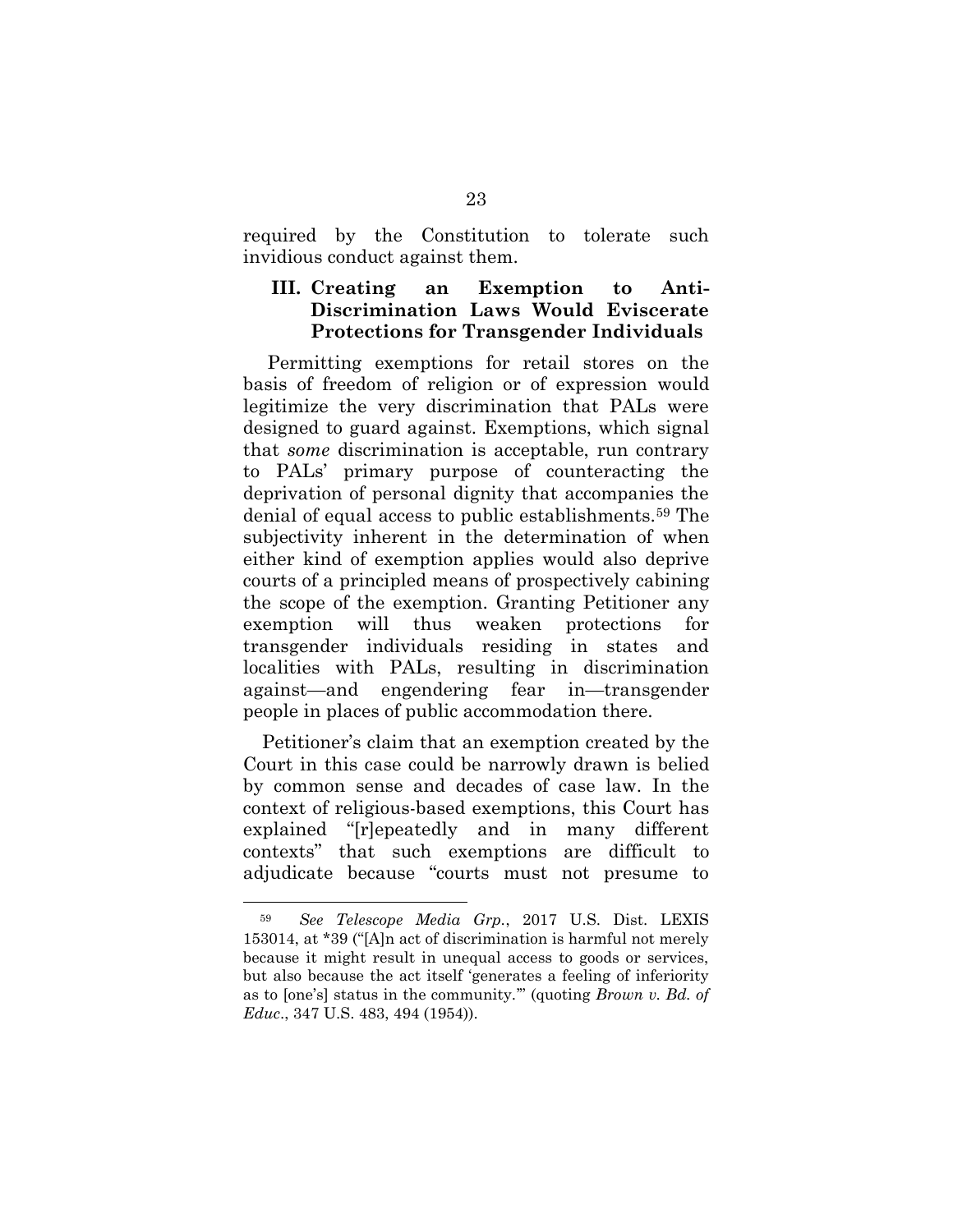determine . . . the plausibility of a religious claim." 60 Courts are constitutionally forbidden from questioning religious belief, no matter how idiosyncratic or exceptional: "it is not within the judicial function and judicial competence to inquire whether the [litigant] ... correctly perceived the commands of [his] . . . faith. Courts are not arbiters of scriptural interpretation  $\ldots$ ."<sup>61</sup> In a related vein, courts cannot determine when compliance with a law would impermissibly infringe on a particular religious belief.<sup>62</sup>

There is no principled reason to expect that an exemption for sincerely held religious beliefs would apply only to objectors to same-sex marriage. As the accounts *amicus* collected make clear, religious justifications are often offered in defense of antitransgender bias in places of public accommodation. Numerous transgender people recounted to *amicus* interactions in which people referenced God or the Bible in refusing to provide services that corresponded to the customers' gender identity or expression—ranging from haircuts to fulfilling prescriptions for gender-confirming hormones. In fact, one state has already enshrined this transphobic

<span id="page-32-1"></span><sup>60</sup> *Employment Div. v. Smith*, 494 U.S. 872, 887 (1990); *see also Hernandez. v. Commissioner*, 490 U.S. 680, 699 (1989) ("It is not within the judicial ken to question the centrality of particular beliefs or practices to a faith, or the validity of particular litigants' interpretations of those creeds.").

<span id="page-32-2"></span><span id="page-32-0"></span><sup>61</sup> *Thomas v. Review Bd.*, 450 U.S. 707, 716 (1981).

<sup>62</sup> *Cf. Boy Scouts of America v. Dale*, 530 U.S. 640, 653 (2000) ("As we give deference to an association's assertions regarding the nature of its expression, we must also give deference to an association's view of what would impair its expression.").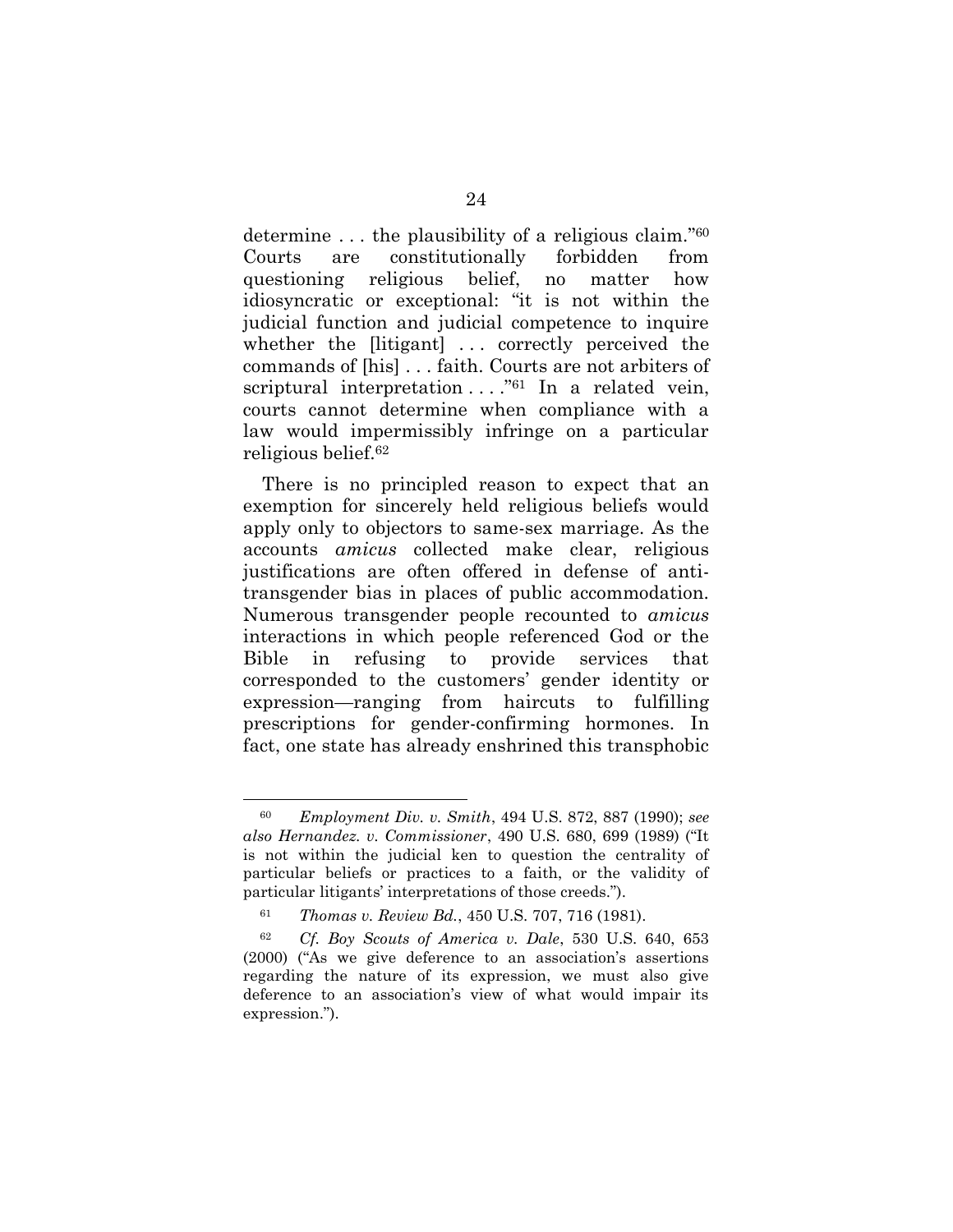stance into law,<sup>63</sup> disregarding the consensus contrary view of medical, psychological, scientific, and many religious communities.<sup>64</sup> The exemption sought by Petitioner will open the door to widespread discrimination, undermining the purpose of PALs of ensuring equal treatment for the transgender community.

There is also no reason a religious exemption would be limited to PALs. Granting Petitioner an exception would create a *de facto* amendment to every

<span id="page-33-2"></span> $\overline{a}$ 

<span id="page-33-6"></span><span id="page-33-5"></span><span id="page-33-4"></span><span id="page-33-3"></span><span id="page-33-1"></span><sup>64</sup> *See Evancho v. Pine-Richland Sch. Dist.*, 237 F. Supp. 3d 267, 277 (W.D. Pa. 2017) (reviewing medical evidence and finding "that external sex organs are one (but by no means the only or most accurate) indicia of a person's sex and gender, that being transgender is not a 'preference,' that being transgender has a medically-recognized biological basis, and that it is an innate and non-alterable status."); Stanley R. Vance, Jr. et al., *Psychological and Medical Care of Gender Nonconforming Youth*, 134 Pediatrics 1184, 1185 (Nov. 2014) ("Gender is increasingly viewed as a continuum between maleness and femaleness."); Veronica Meade-Kelly, *Categorical Denial*, UCLA Health *U* Magazine, Vol. 35, No. 2 (Spring 2015) ("Society has categorical views on what should define sex and gender, but the biological reality is just not there to support it.") (quoting Dr. Eric Villain, director of UCLA's Center for Gender-Based Biology); *see generally* Claire Ainsworth, *Sex Redefined*, 518 Nature 288 (Feb. 18, 2015); Aruna Saraswat et al., *Evidence Supporting the Biologic Nature of Gender Identity*, 21 Endocrine Practice 199 (Feb. 2015).

<span id="page-33-0"></span><sup>63</sup> *See* Miss. Laws 2016, HB 1523 § 2(c) (eff. July 1, 2016) (defining sex as an individual's "immutable biological sex as objectively determined by anatomy and genetics at the time of birth" and providing special legal protections for persons who discriminate on this religious or moral basis); *see also Barber v. Bryant*, 193 F. Supp.3d 677, 693-94, 709 (S.D. Miss. 2016) (preliminarily enjoining enforcement of HB 1523, which would invalidate local anti-discrimination laws and violate both the Equal Protection and Establishment Clauses), *vacated on standing grounds*, 860 F.3d 345 (5th Cir. 2017).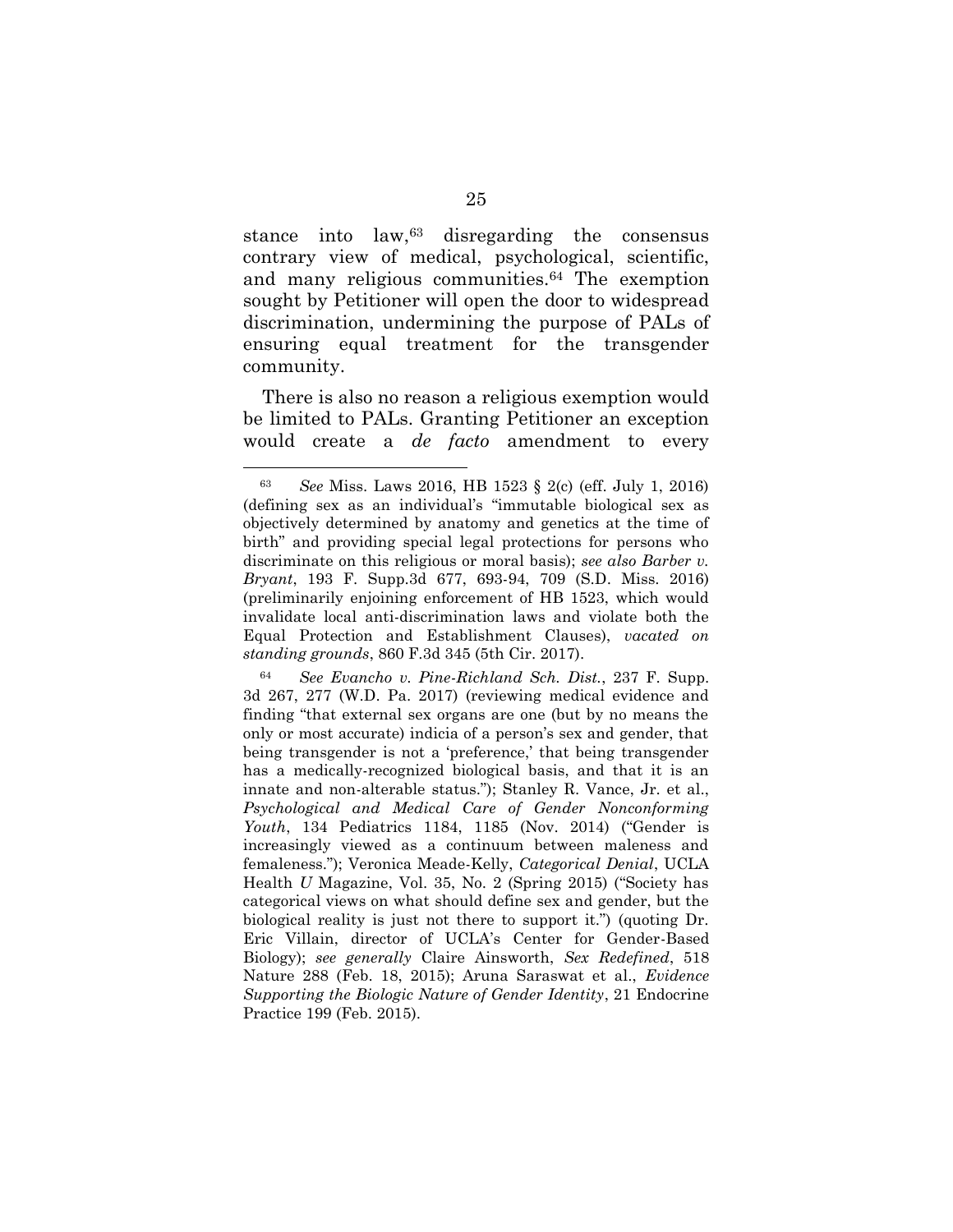legislative or judicial decree to which an individual or association can generate a religious objection. Petitioner is not the first commercial enterprise to seek an exemption from a generally applicable law on the basis of his religious belief.<sup>65</sup> Importantly for the transgender community, PALs complement and mirror *other* statutes that bar discrimination in areas where transgender people are susceptible to unequal treatment, such as employment and education, for which there is unanimity among courts that there is no corollary exemption. This Court rejected a similar argument in considering the scope of religious freedom restoration acts rejecting the claim that religious exemptions could be asserted to justify discrimination in violation of Title VII.<sup>66</sup>

TLDEF submits that it is incongruous that a religious objection to anti-discrimination laws could be simultaneously permissible in the public accommodation context, but reprehensible in other sectors. For instance, it is implausible that a

<span id="page-34-2"></span><span id="page-34-1"></span><sup>65</sup> *See, e.g., Newman v. Piggie Park Enterprises, Inc.*, 256 F. Supp. 941, 945 (S.C. 1966) (owner of restaurant chain refused to serve black patrons based on his religious beliefs opposing racial integration); *State by McClure v. Sports & Health Club, Inc.*, 370 N.W.2d 844, 847 (Minn. 1985) (owners of closely held, for-profit health clubs believed that the Bible proscribed hiring or retaining an "individua[l] living with but not married to a person of the opposite sex," "a young, single woman working without her father's consent or a married woman working without her husband's consent," and any person "antagonistic to the Bible.").

<span id="page-34-0"></span><sup>66</sup> *See Burwell v. Hobby Lobby Stores, Inc.*, 134 S. Ct. 2751, 2783 (2014); *cf*. *Runyon v. McCrary*, 427 U.S. 160, 175-76 (1976) (rejecting First Amendment challenge to application of section 1981 to private school that discriminated on the basis of race).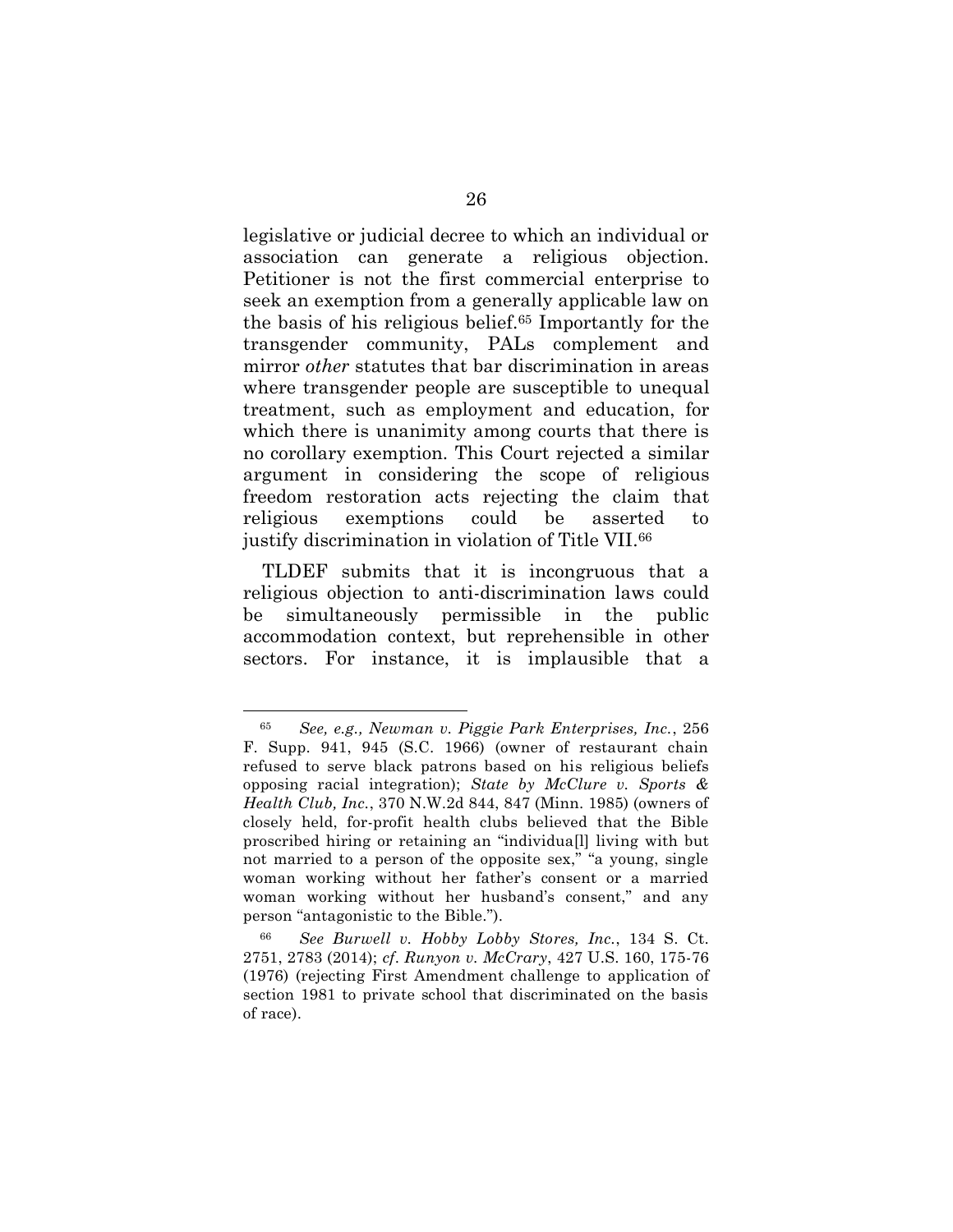restaurant owner could be barred from *firing* an employee because of his transgender status, but permitted to *refuse service* to transgender customers. Unless the decision of the Colorado Court of Appeals is affirmed, states will be required to defend every statute from similar challenges, with no way to assess the legitimacy of a litigant's professed ideology and the religious tenets of that ideology. In some cases, a state might defeat the objector's claim by showing it would undermine compelling government interests. However, for the reasons stated above, this Court should anticipate that in other cases religious objectors will gain a means to bypass neutral, generally applicable laws for reasons that are unavailable to others who might object on secular grounds.

Petitioner also seeks an exemption under the Free Speech Clause based on his objection to same-sex marriage. But an exemption limited to the same-sex marriage context would vitiate the religious justification offered by Petitioner because the First Amendment does not preference religious beliefs over the expression of non-religious speech. To the contrary, the First Amendment proscribes the establishment of religious over secular preferences.<sup>67</sup> Thus, any opponent of same-sex marriage—or transgender status—would be on equal constitutional footing to refuse service regardless of the motivation behind his or her belief. The consequence of such an exemption would be the judicial constitutionalization of animus against a protected class on First Amendment grounds. As one court put it, "to carve out a 'free speech exception' to [PALs] . . . would leave a gaping hole in antidiscrimination law for expressive

<sup>67</sup> *See* Const. Amend I.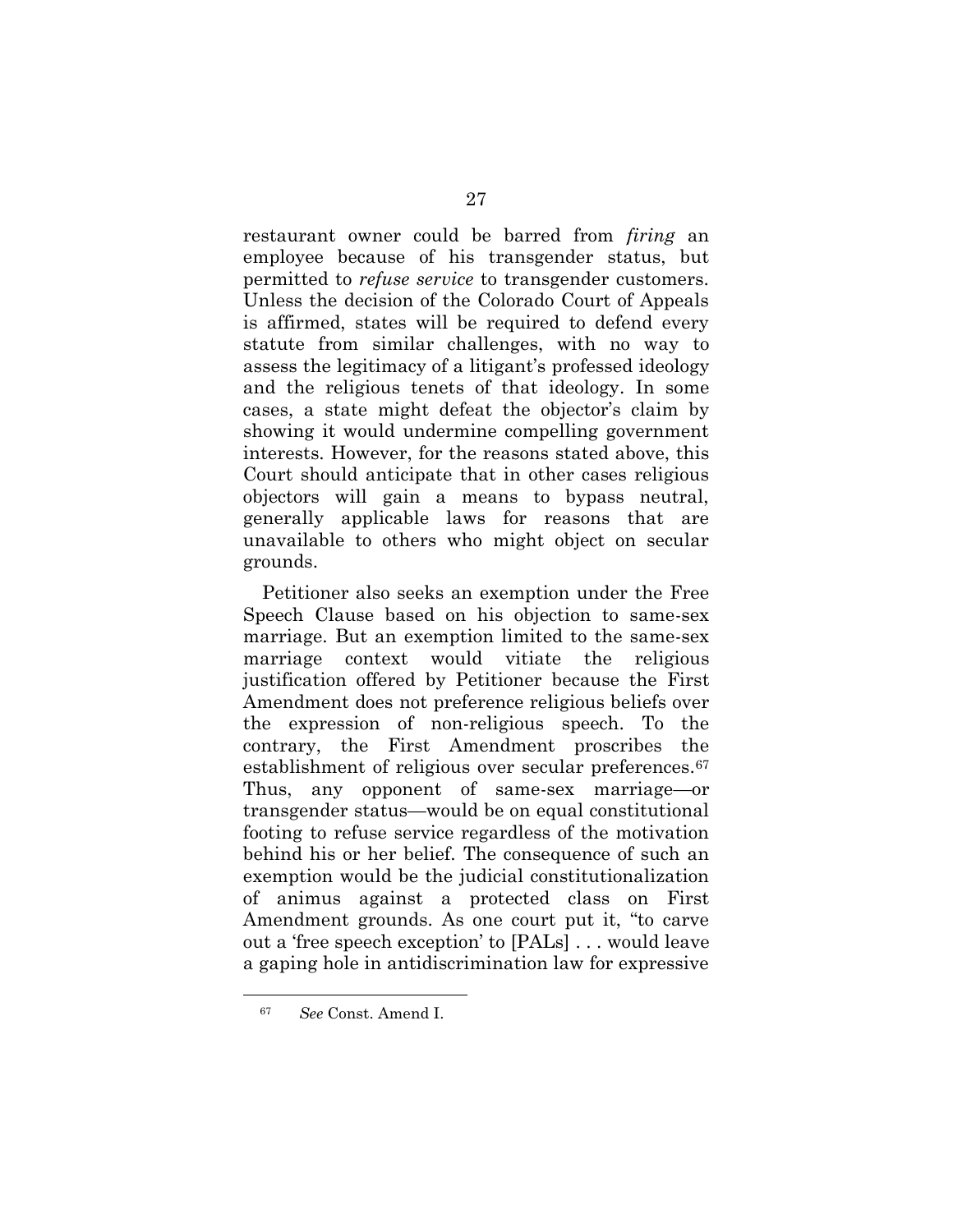businesses" because endorsing such an exception "would leave many customers unprotected from invidious discrimination."<sup>68</sup> As with the free-exercise exemption, it would also be difficult to limit a freespeech exemption to PALs without inviting identical challenges to other anti-discrimination statutes for which this Court has already rejected the contention that such laws "infringe [First Amendment] constitutional rights of expression or association."<sup>69</sup>

The motivation behind an act of discrimination is often opaque, and the uncertainty attendant to any exemption will chill transgender people's participation in the public marketplace. When asked, transgender people were justifiably wary of any such exemption, and vocal on the impact it would have on their everyday lives and self-esteem:

<span id="page-36-3"></span><span id="page-36-2"></span><span id="page-36-1"></span><span id="page-36-0"></span><sup>68</sup> *Lindsey*, 2017 U.S. Dist. LEXIS 153014, at \*42 n.27; *see also Hishon v. King & Spalding*, 467 U.S. 69, 78 (1984) (rejecting freedom of expressive association challenge to application of Title VII to partnership decisions); *Runyon v. McCrary*, 427 U.S. 160, 176 (1976); *Norwood v. Harrison*, 413 U.S. 455, 470 (1973); *see also Palmore v. Sidoti*, 466 U.S. 429, 433 (1984) ("Private biases may be outside the reach of the law, but the law cannot, directly or indirectly, give them effect.") (reversing state court's grant of custody to a father as in the child's best interest because the child's mother was in an intimate, interracial relationship).

<span id="page-36-4"></span><sup>69</sup> *See Hishon*, 467 U.S. at 71–73; *see also Rumsfeld v. Forum for Acad. & Institutional Rights*, 547 U.S. 47, 62 (2006) ("The fact that [a law barring racial discrimination in hiring] will require an employer to take down a sign reading 'White Applicants Only' hardly means that the law should be analyzed as one regulating the employer's speech rather than conduct."); *Wisconsin v. Mitchell*, 508 U.S. 476, 487 (1993) (noting that Title VII, which prohibits discrimination in employment, is "a permissible content-neutral regulation of conduct").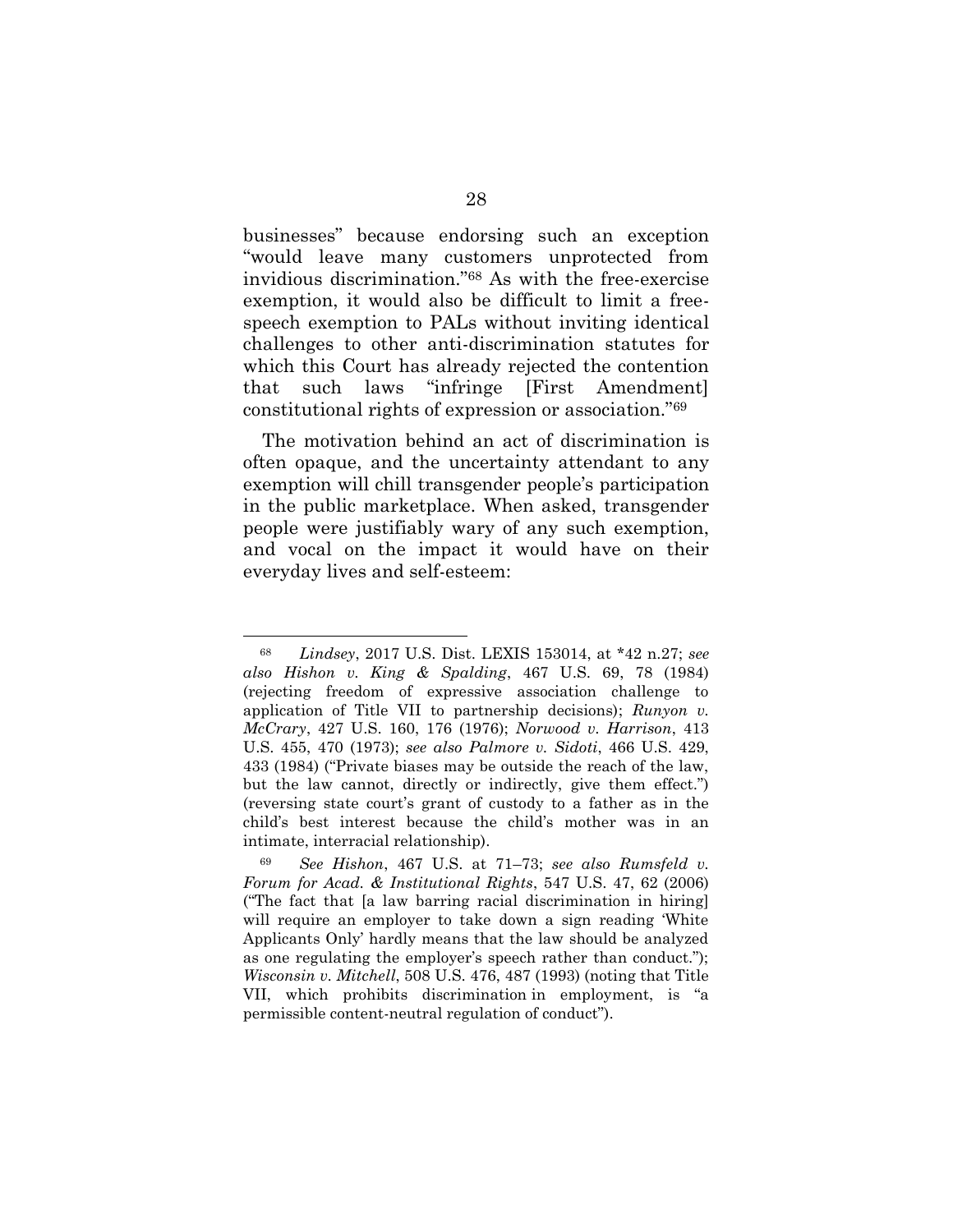It would allow any business in town to deny me service. My children could face harassment.... We could be forced to move if people wanted to chase our family out of town. I live in a small conservative town. *– M.M.*

An exemption would infringe on transgender people's ability to express themselves consistent with their gender identity, causing stigma, anxiety, and depression among the transgender community. As noted by this Court in *Roberts*, the dignitary harm associated with discrimination also impacts society as a whole by depriving it of "the benefits of wide participation in political, economic, and cultural life."<sup>70</sup> Absent robust PALs, minority groups can be excluded from an "almost limitless number of transactions and endeavors that constitute ordinary civic life in a free society."<sup>71</sup>

That change would be a significant burden for us in terms of happiness, mental health, and ability to engage in day-to-day activities. We would definitely feel uncomfortable engaging in regular activities. We don't visit the area where the local store that discriminated against us is located. We avoid it at all costs. And I would assume that without protection, the situation would be far worse. *– Anonymous*

I already fear travel. My kids and grandkids live 1300 miles from me. I fear losing protections from discrimination could leave

<sup>70</sup> *Roberts*, 468 U.S. at 625.

<span id="page-37-0"></span><sup>71</sup> *Romer*, 517 U.S. at 631.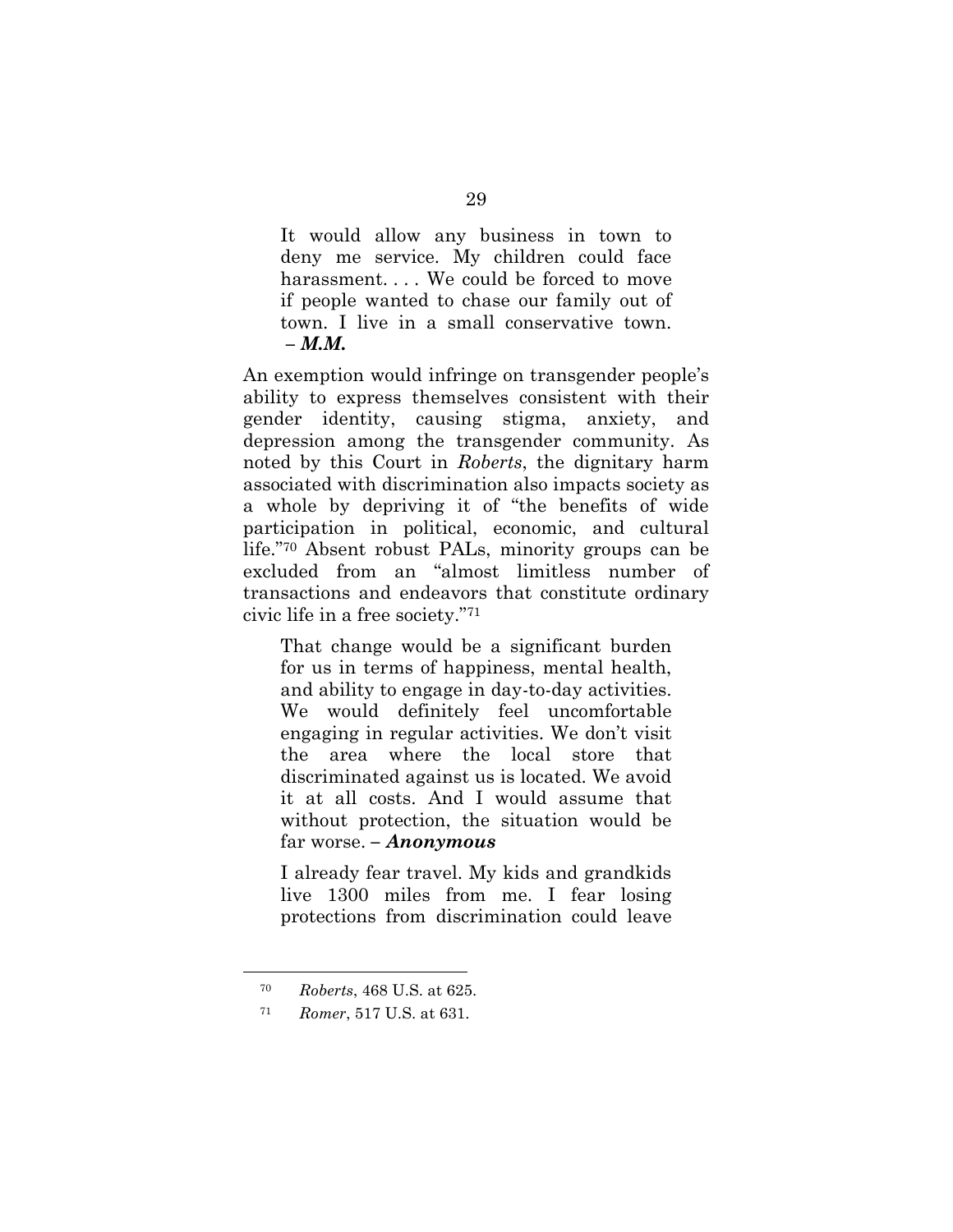me stranded halfway through my travels because some insolent cashier refused to sell me gasoline. *– Gabrielle K.*

It would cause me to question every place I went. I would probably spend less money at small businesses and buy more stuff online . . . which limits what I can and cannot buy. *– Gunner S.*

Even an exemption limited to goods and services that have a communicative or expressive component might be invoked by businesses like hair salons and tailors to deny transgender customers goods and services, and could be used by medical facilities, doctors, or surgeons to deny treatment to transgender patients.

The message echoed in the accounts from people who have experienced transphobic discrimination which is the majority of transgender individuals—is that the *prospect* of an exemption produces the same stigmatic harms that states and courts intend PALs to prevent:

As a mature transgender woman approaching retirement, it would cause me to become more withdrawn from society than I already am. It would devastate my belief in the America[n] justice system and probably bring on a depression of which I would never escape. *– Rachel P.*

If operators of public spaces were allowed to discriminate against me for being [transgender], it would not only severely limit the businesses or civic facilities I could use, but it would have a severe impact on my mental health. *– Gwyn C.*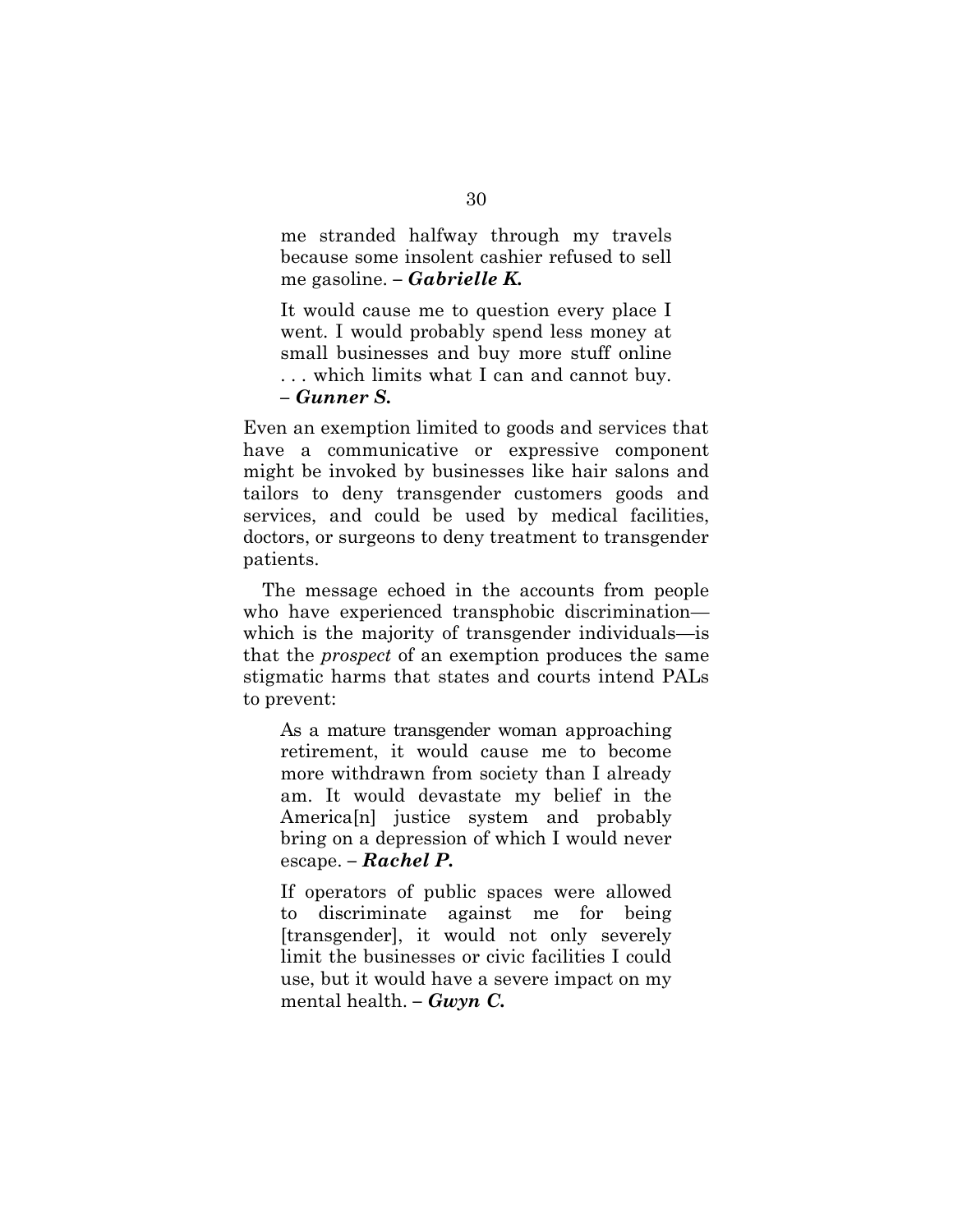It would destroy my mental health, for the words of law provide me with the only hope I have. *– Alanna W.*

If I were to lose legal anti-discrimination protection, I think I would entirely avoid many public places and businesses. . . . which would definitely have an impact on my mental health. *– Anonymous*

<span id="page-39-0"></span>An exemption rooted in either the Free Speech or Free Exercise Clauses will sound the death knell for the anti-discrimination protections transgender people depend upon in their everyday lives.